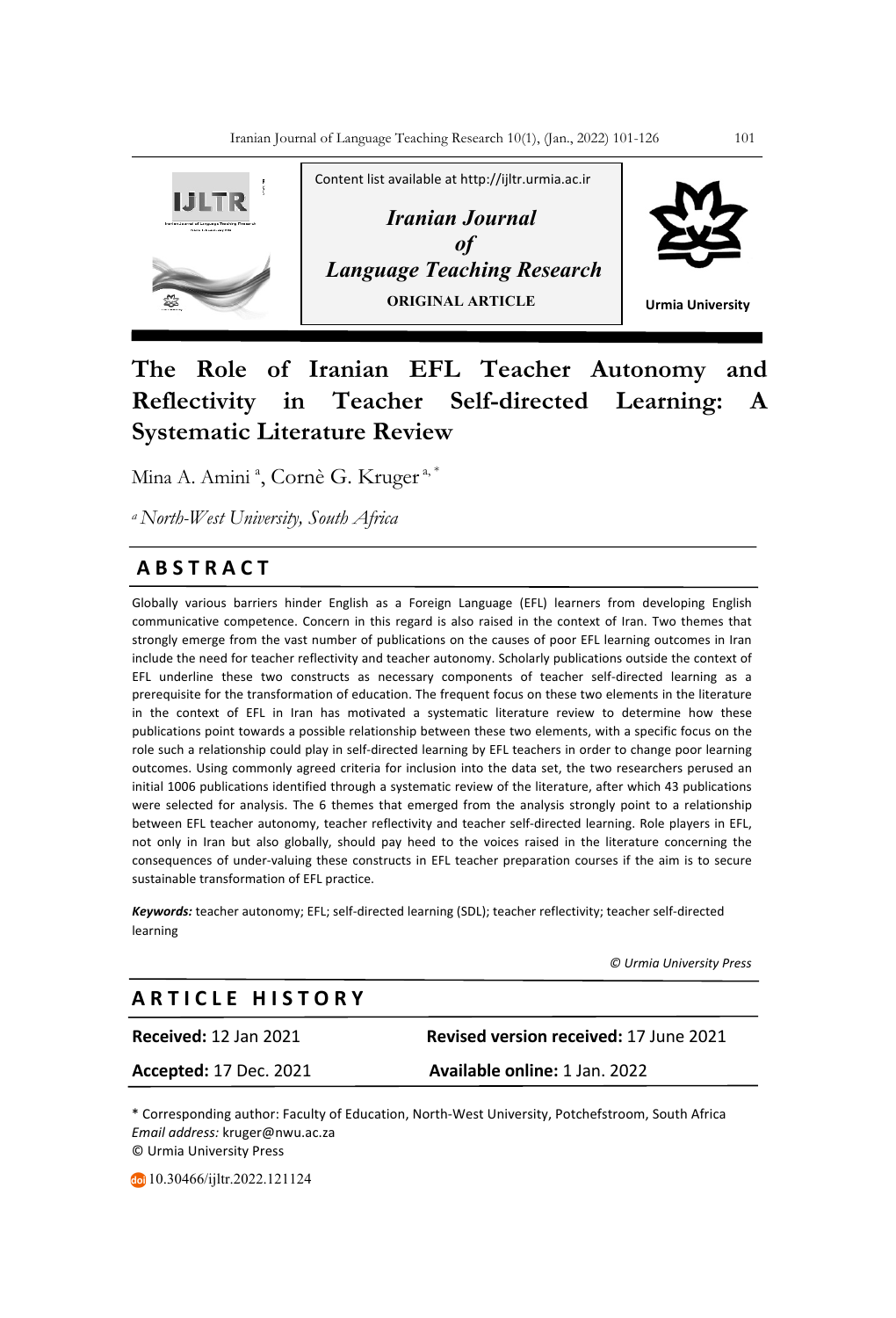102 M. A. Amini & C. G. Kruger/The role of Iranian EFL teacher autonomy …

### **Introduction and theoretical orientation**

Globally, literature reports on poor English competence as outcome of English as a Foreign Language (EFL) programmes. This phenomenon is reported in the context of countries such as Russia (Stakanova, 2018), Korea (Jeong, 2018), the Arab world nations (Fareh, 2010), and Saudi Arabia (Alsowat, 2017; Sharma, 2018), to name but a few. In light of the socio-economic role played by English globally, there is a pressing need for knowledge on the underlying factors hampering English competence as an EFL program outcome.

Concern is also raised in Iran about the poor English competence at high school exit level (Mazdayasna & Molaei, 2015; Sadeghi & Richards, 2015), and even after completing English spoken language courses offered by private language institutes (Sadeghi & Richards, 2015). Priority given to academic success rather than Iranian learners' English communicative competence on school level (Dahmardeh, 2009) as well as on tertiary education level (Zare-Behtash et al., 2016) is mentioned as contributing to the poor EFL learning outcomes. Sadeghi and Richards remark that Iranians enrolling in private language institutes rather evaluate the effectiveness of an English course based on their personal successful mastering of the language, as well as the way the course help them to improve their spoken-language proficiency with the anticipation to pass international tests (IELTS and/or TOFEL), studying or working abroad or to live in an English-speaking country. Sadeghi and Richards emphasise that EFL education in Iran is clearly in need of transformation on school level, while this need is also reported on the level of tertiary education (Farhady et al., 2010) and at private language institutes (Sadeghi & Ghaderi, 2018). The teacher as the primary role player in learning outcomes will play a major role in any transformation in education (Toropova et al., 2019). To effectuate such change, teachers need to acquire lacking knowledge and skills that will again rely on a reflective approach to practice as part of self-directed teacher learning to serve as agents for their own learning and development (Slavit & McDuffie, 2013). The value of self-directed teacher learning in transforming education is grounded in theories of Knowles (1975) (adult self-directed learning) and Mezirow (2009) (transformative learning).

Knowles (1975, p.18) defines self-directed learning in relation to own learning as "a process in which individuals take the initiative, with or without the help from others, in diagnosing their learning needs, formulating goals, identifying human and material resources, choosing and implementing appropriate learning strategies, and evaluating learning outcomes". The literature corroborates the fact that teacher autonomy influences the way teachers act as self-directed professionals, including involvement in their own professional development through self-directed teacher learning (Han, 2017; Huang & Benson, 2013; Kelley, 2012; Little, 1995; Smith & Erdoğan, 2008; Smith, 2000; Wagner, 2011). Through continuous learning *from* and *in* practice, teachers are able to direct their own professional growth (Lampert, 2010) that will equip them with the skills and knowledge needed to improve their practice within their specific teaching context (Han, 2017; Wagner, 2011).

Critical reflection on own assumptions is at the core of Mezirow's (1990; 1998) transformative learning theory, implying that teachers who develop a critical reflective stance to their own practice will be more motivated to change their teaching strategies, as necessary. Critical reflection on one's own practice thus clearly underscores teacher self-directed learning with emphasis on teachers taking responsibility for their own development and consequent improvement of own practice (Kiely, 2005; Kiely & Davis, 2010; Rufo, 2014).

The interrelatedness between teacher autonomy, teacher reflectivity and teacher self-directed learning is emphasised in the literature (Brookfield, 2017; Hacker & Barkhuizen, 2008; Little, 1995; Nunan & Lamb, 1996; Sinclair, 2008; Vieira et al., 2008). The OECD (2016) defines teacher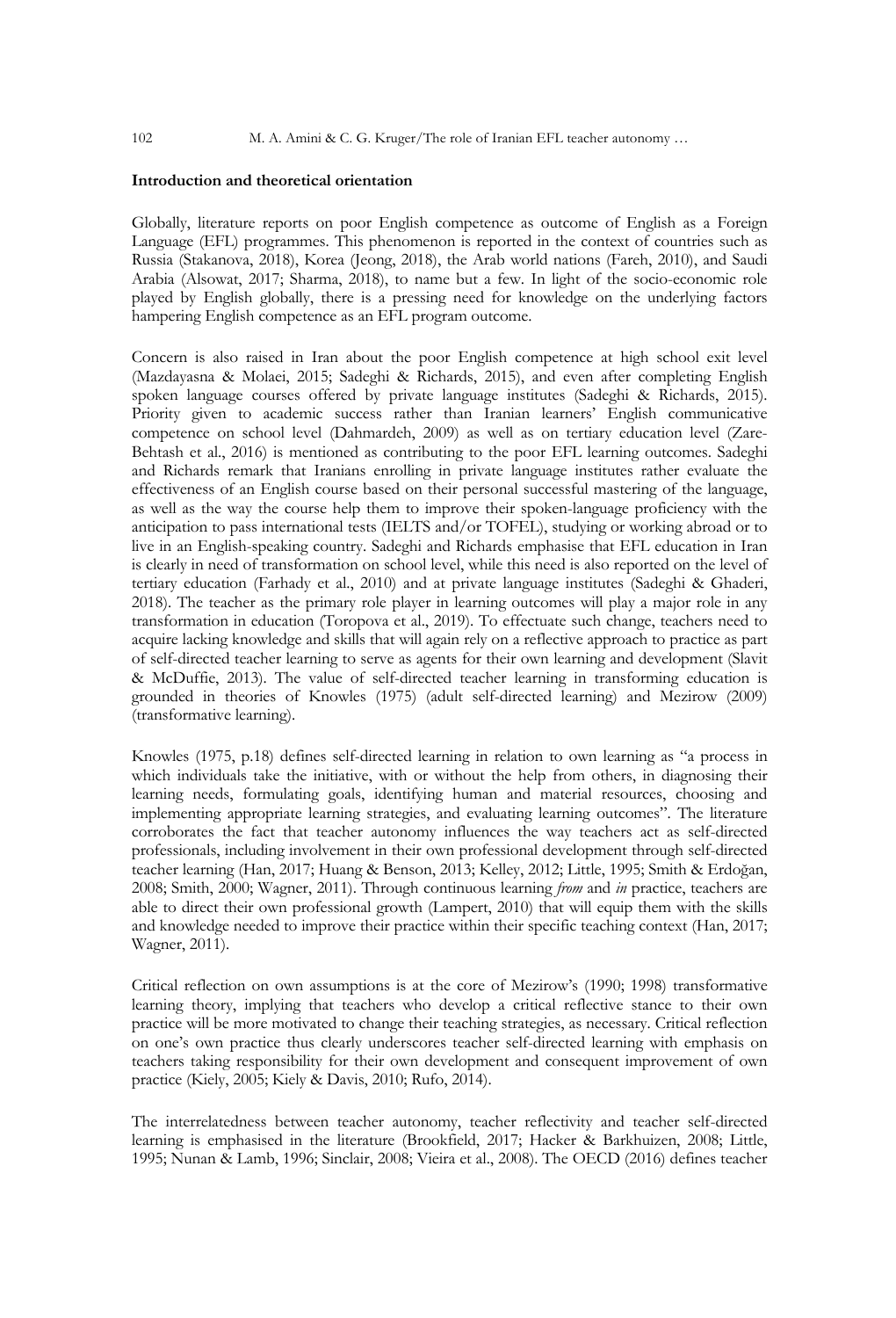autonomy as "teachers' decision-making power over aspects related to their work". This review acknowledges the "multidimensional nature and contextual embeddedness of teacher autonomy" (Wermke et al., 2019, p. 307), as well as the reality that teacher autonomy does not always guarantee successful learning outcomes (Varatharaj, 2018) and the dependency of teacher autonomy on "personal and external factors that determine behaviour" (Wilches, 2007, p. 258). Nevertheless, the literature strongly supports the influence of teacher autonomy on different areas of a teacher's functions (Kolleck, 2019; Parker, 2015; Wermke et al., 2019). One of these areas is the capacity to take responsibility for one's own professional learning (OECD, 2016). Teacher reflectivity points to a reflective practice which is defined by Farrell (2015b) as follow:

> *a cognitive process accompanied by a set of attitudes in which teachers systematically collect data about their practice, and, while engaging in dialogue with others, use the data to make informed decisions about their practice both inside and outside the classroom. (p. 123)*

A reflective approach to practice as part of self-directed teacher learning enables teachers to serve as agents for their own learning and development (Slavit & McDuffie, 2013). In this sense, when teachers are granted the autonomy to make choices for best practice based on knowledge gained through critical reflection on their own practice, self-directed teacher learning has the propensity to transform EFL practice to strengthen the sustainability of transformation, and consequently improve learning outcomes.

The large number of investigations with a focus on teacher autonomy and teacher reflectivity in the context of EFL teaching in Iran raised our curiosity with regard to the way this body of scholarship points to a possible relationship between these two constructs in EFL education and the possible effect such a relationship might have on EFL teacher self-directed learning. Exposing general trends in the literature can shed light on the interrelationship between these constructs and the role of such an interrelationship in the sustainable improvement of EFL practice. In light of the support for such a relationship as is clear from acclaimed international literature reported above, findings on such relationships in the context of Iran could also hold meaning for EFL globally. These two researchers, therefore, set out to explore the role of the relationship between teacher autonomy and teacher reflectivity in support of self-directed learning by EFL teachers in Iran. An analysis of the literature in this field was also expected to enlighten EFL teacher preparation courses and professional development programmes of the role of these constructs in EFL outcomes.

However, it is difficult to construe the nature of this relationship from the abundance of existing literature on these topics. Mallet et al., (2012) suggest a systematic literature review when an overall picture of existing literature findings is required to direct future research. The interrelationship between the three constructs constituted the theoretical-conceptual framework that served as a preliminary lens for a systematic literature review and guided the identification, categorising, analysis and synthesis of the body of scholarship. Considering the nature of the research question, this study focused on a qualitative synthesis of the characteristics and findings of the studies included (The Cochrane Collaboration, 2011), and therefore did not include a metaanalysis of the literature.

The following research question guided the review:

What role does the relationship between teacher autonomy and teacher reflectivity play in supporting self-directed learning by EFL teachers in Iran?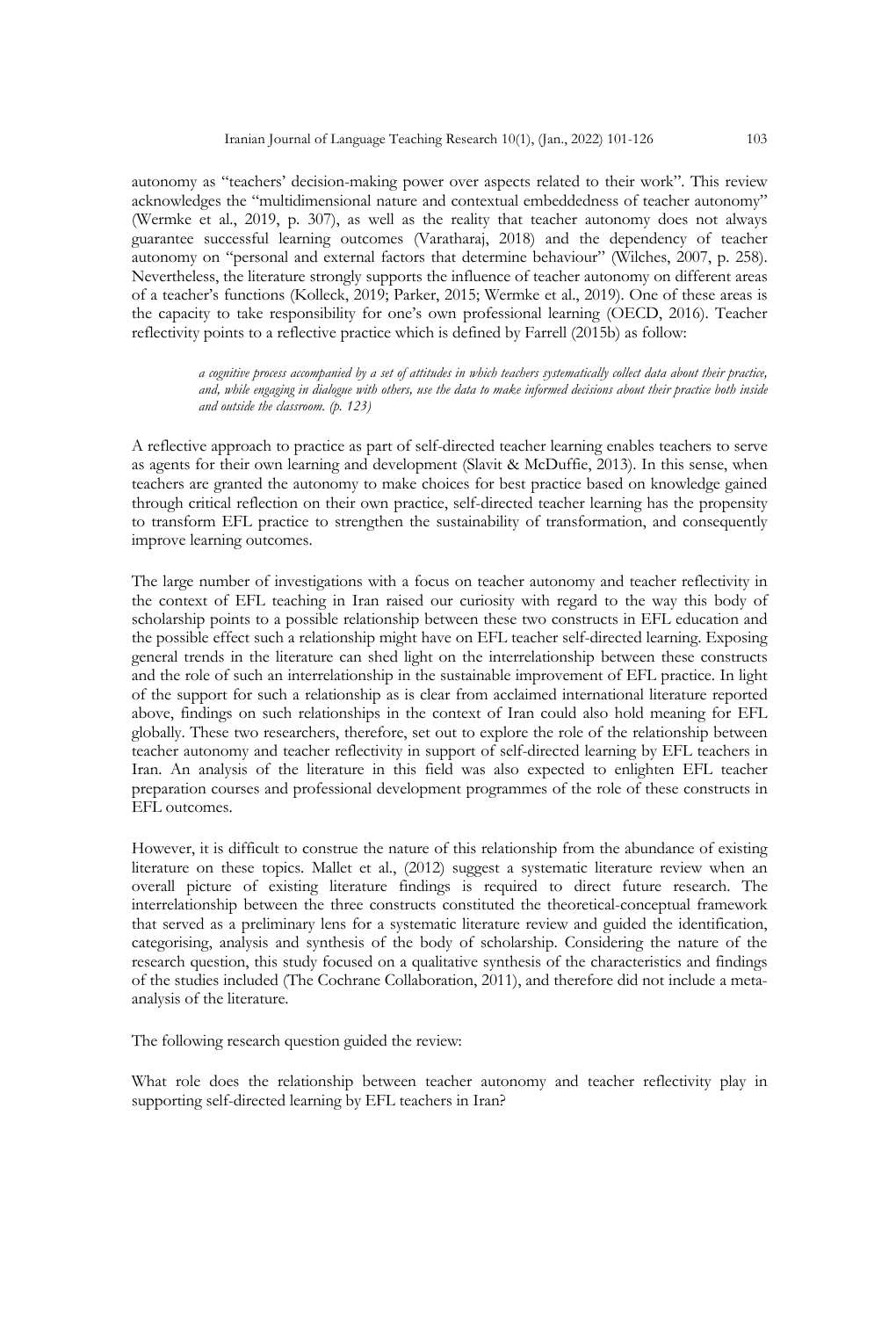## **Method**

A systematic literature review is a rigid method to collect empirical evidence from the body of scholarship that meets specific eligibility criteria in order to answer a specific research question (Bearman et al., 2012; Ryan, 2010; The Cochrane Collaboration, 2011). However, Mallett et al. (2012) recommend a more flexible approach with a focus on the value that such a method holds for a specific investigation rather than its rigid application. The purpose of the study, namely, to investigate the way the literature, in the context of EFL in Iran, points to a relationship between the specific concepts, motivated the linear process suggested by Mallet et al. (2012). The iterative nature of a systematic literature review typically requires changes in the original review protocol (Moher, et al. 2009). An adapted version of the four-phase flow diagram suggested by PRISMA (Preferred Reporting Items for Systematic reviews and Meta-Analyses) (Moher et al. 2009) demonstrates the process followed to identify the final articles for analysis (Fig. 1). The initial literature search resulted in records that were screened after which eligibility criteria were applied to identify the articles to be included in the qualitative synthesis (Moher et al. 2009).



*Figure 1.* Systematic Literature Review Process (adapted from Moher et al. 2009)

Firstly, we deconstructed the research question by considering the context and the constructs involved; these concepts formed the basis of our database searches. A protocol was created collaboratively that gave details about definitions, search strings, search strategy, inclusion and exclusion criteria and our approach to the synthesis. These eligibility criteria enabled the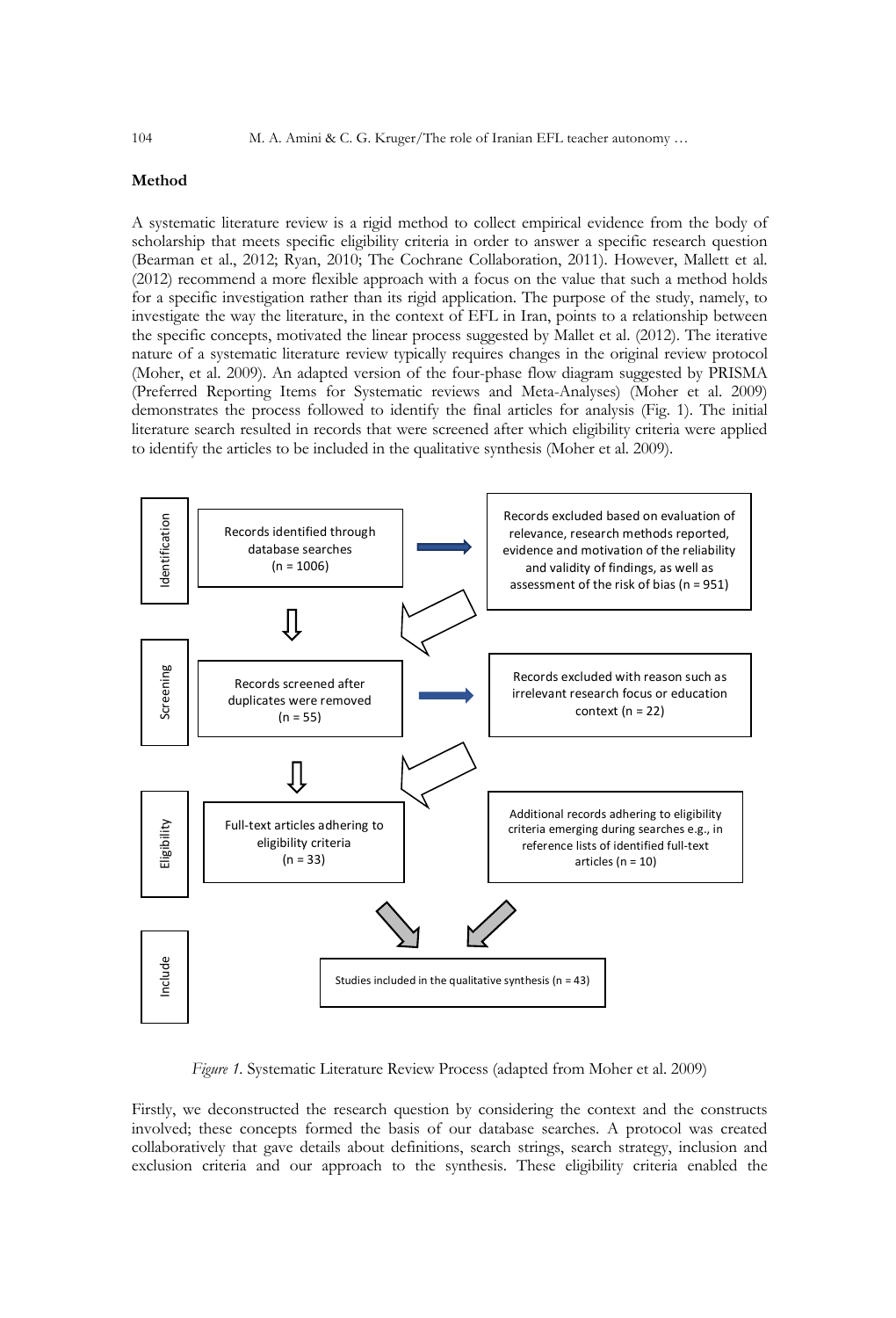researchers to detect literature specifically relevant to the problem. The protocol was piloted after which the search strategy was revised. Applying the protocol, a systematic search was then conducted by the researchers to retrieve literature from identified academic databases. All retrieved records were screened by both researchers based on the relevance of the title, abstract and full text, by employing the predetermined inclusion and exclusion criteria. The quality of all identified literature was assessed through joint evaluation of the relevance, research methods reported, evidence and motivation of the reliability and validity of the findings, as well as assessment of the risk of bias. Both researchers kept track of each database search by noting down the date of the search, the authors, date of publication, occurrence of the keywords and the focus of each publication.

Studies that were included in the final analysis were characterised by study quality, aim of the study, outcomes, research design, findings and recommendations. Lastly, a thematic synthesis was used to extract pertinent qualitative data from the literature included to synthesise evidence of a relationship between EFL teacher autonomy and reflectivity as well as how such a relationship could influence teacher self-directed learning.

Themes were derived from the research question stated above and keywords related to each theme were identified, namely:

- *teacher autonomy* and related concepts *'teacher agency'* and *'teacher identity'*
- *reflectivity* and related concepts '*critical reflection'* and *'critical thinking'*
- *English as a foreign language* and the acronym *EFL*
- *Iran*

Only publications from 2010 to 2019 and with reference to the identified keywords that appeared in the full text were eligible for the review and the literature searches conducted by both researchers used all possible combinations of the keywords in five multidisciplinary search engines. Gusenbauer and Haddaway (2019) evaluate EBSCOhost, Science Direct, Web of Science and Scopus as principal resources that meet all necessary quality requirements while Google Scholar is considered as "supplementary resource that could be used in addition to a principal resource for its specific qualities that could retrieve additional records and to further improve the evidence base" (p. 196). Reference lists of these identified records were also scrutinized for relevant seminal sources frequently cited in this field. These sources were considered collaboratively for possible inclusion in the analysis process.

Literature that met the criteria agreed upon for inclusion was analysed after which they were categorised according to six emerging themes. Whilst some publications could logically be sorted under more than one theme, a joint decision was made with regard to the most relevant category for each publication with reference made to dual foci of some publications in the discussion of themes. Based on the underlying philosophies of each theme, an association between the themes and the theoretical-conceptual framework was rationalised through deductive reasoning to report on the findings and to answer the research question.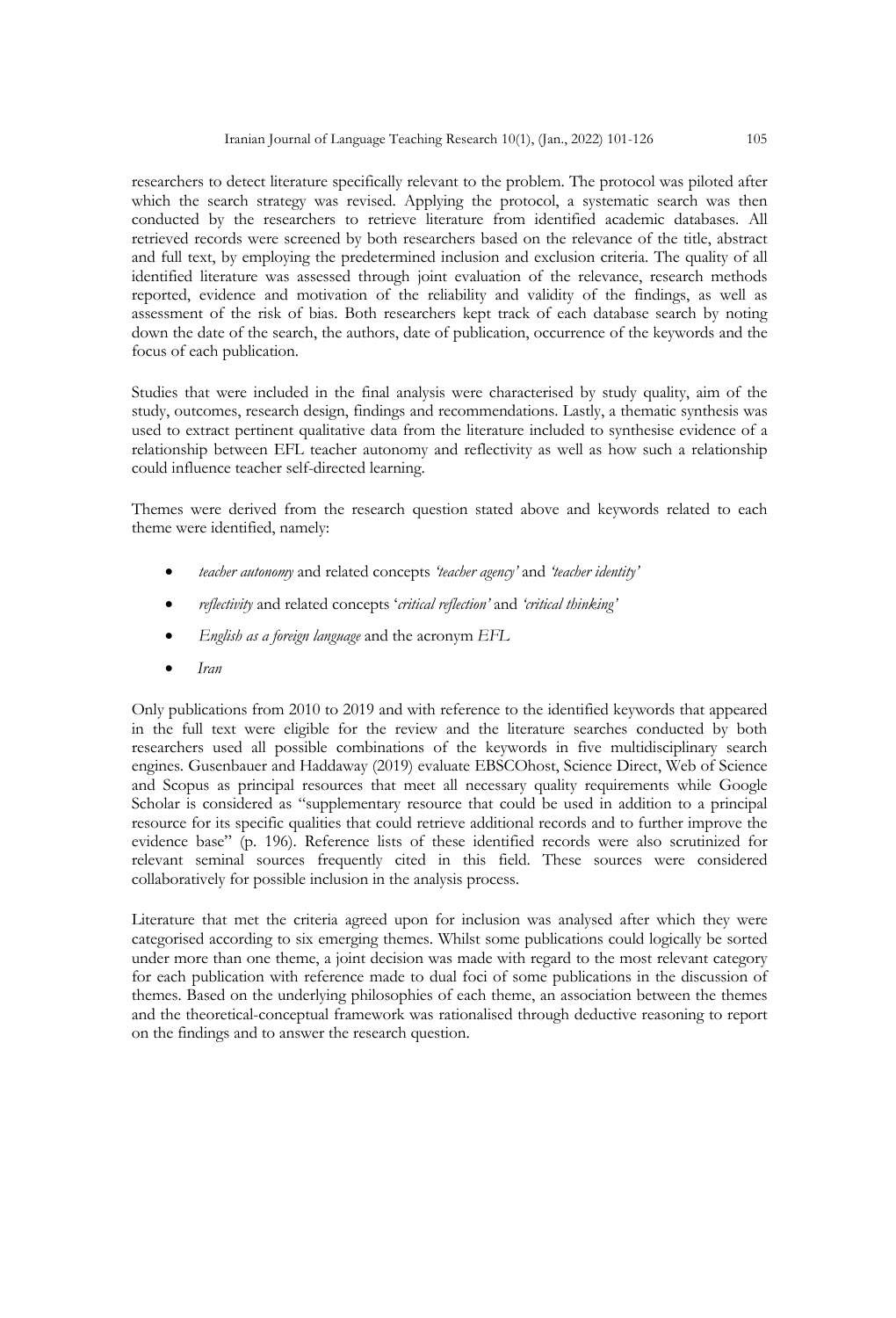## **Findings**

The initial search of databases delivered a total of 1006 studies as explicated in Table 1. After using the criteria for inclusion, a total of 43 studies were analysed and classified according to general themes related to teacher autonomy and teacher reflectivity as reported in the findings, conclusions and/or suggestions of these studies.

Table 1

| Number of publications                              | Initial search of databases | Included after selection |
|-----------------------------------------------------|-----------------------------|--------------------------|
| EBSCOhost                                           | 25                          |                          |
| Science Direct                                      | 622                         |                          |
| Web of Science                                      | 251                         | 8                        |
| Scopus                                              | 34                          |                          |
| Google Scholar                                      | 74                          |                          |
| Total publications                                  | 1006                        | 33                       |
| Identified from reference lists or<br>other sources | 10                          | 10                       |
| Total publications analysed                         |                             | 43                       |

*Publications Identified Through Systematic Literature Review*

## *Analysis and discussion of the findings*

After the initial analysis of the total publications included in the systematic literature review, 10 themes emerged. Further in-depth analysis of the underlying philosophies of each theme, motivated us to merge themes based on common grounding philosophies, resulting in a total of 6 themes that allowed for a meaningful categorisation of all publications that met the criteria for inclusion. Reporting on each theme is firstly grounded in the underlying philosophies or theories that informed the thematic synthesis, followed by a discussion of the literature sorted under each.

The classification of the 43 publications according to the six emerging themes is illustrated in Table 2.

Table 2

*Classification of Identified Literature Under Emerging Themes*

| Themes emerging<br>from the analysis                                                                                                                 | Literature based on keywords related to teacher reflectivity and<br>teacher autonomy                                                   | Research<br>design                     |
|------------------------------------------------------------------------------------------------------------------------------------------------------|----------------------------------------------------------------------------------------------------------------------------------------|----------------------------------------|
| EFL teaching-<br>1.<br>learning<br>approaches<br>grounded in<br>teacher<br>autonomy (12)<br>Post-method<br>pedagogy (PMP)<br>in EFL<br>education (4) | Fat'hi et al. (2015)<br>Fathi and Hamidizadeh (2018)<br>Khodabakhshzadeh et al. (2018)<br>Motallebzadeh et al. (2018)                  | Quant<br>Mixed<br>Quant<br>Quant       |
| • The EFL teacher<br>as researcher (5)                                                                                                               | Gholami and Mehrmohammadi (2014)<br>Sangani and Selma (2012)<br>Rahimi and Weisi (2018b)<br>Rahimi and Weisi (2018a)<br>Mehrani (2017) | Qual<br>Qual<br>Mixed<br>Quant<br>Qual |
| Critical                                                                                                                                             | Abednia (2012)                                                                                                                         | Qual                                   |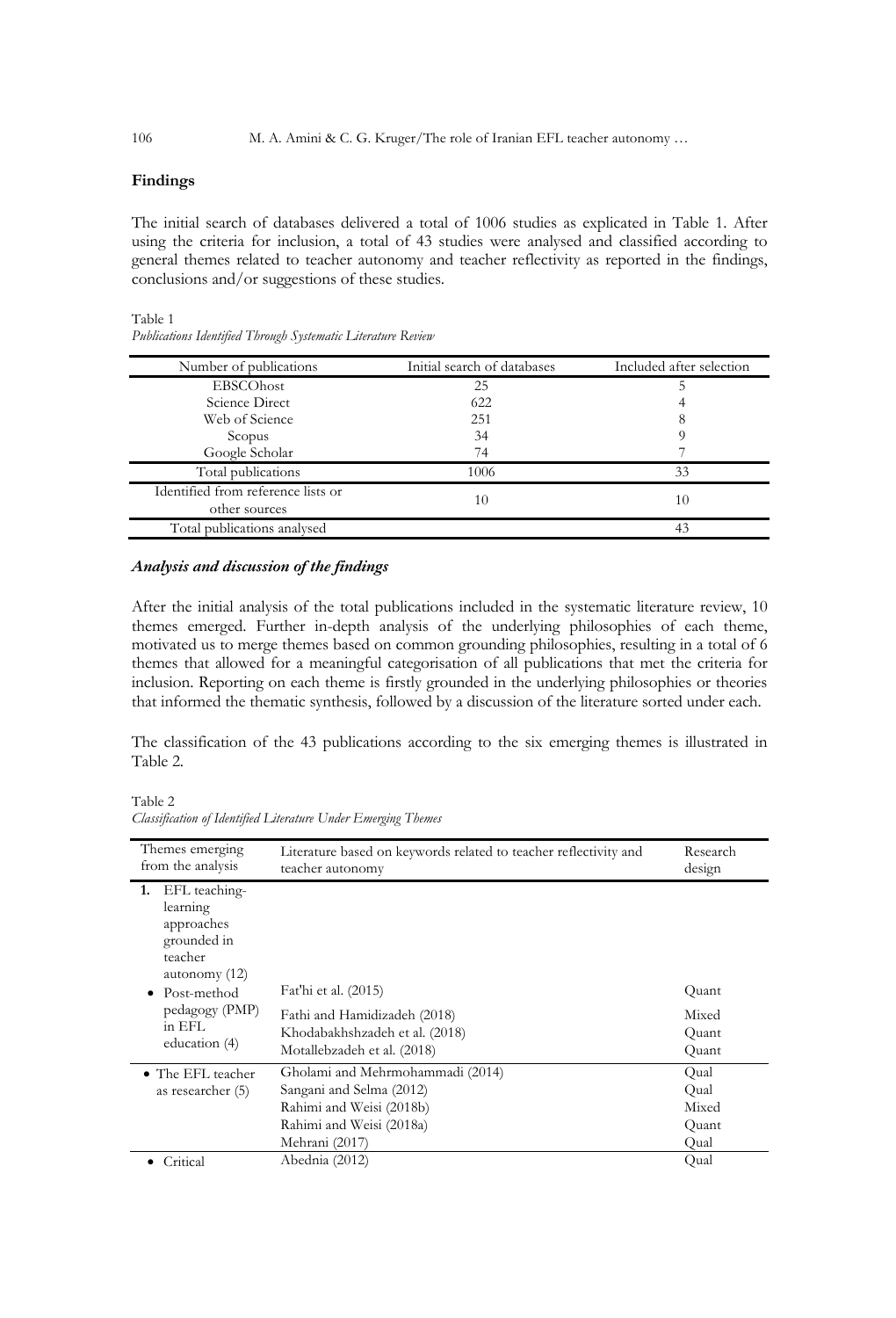|    | pedagogy in<br>EFL education<br>(3)                                                | Tavakoli and Sadeghi (2011)<br>Safari (2017)                                                                                                                                                                                                                                                                                                | Qual<br>Qual                                                                                           |
|----|------------------------------------------------------------------------------------|---------------------------------------------------------------------------------------------------------------------------------------------------------------------------------------------------------------------------------------------------------------------------------------------------------------------------------------------|--------------------------------------------------------------------------------------------------------|
| 2. | The role of<br>teacher<br>reflectivity in<br>teaching-<br>learning<br>outcomes (6) | Fani (2017)<br>Kabi Rahnama et al. (2013)<br>Tabatabaee Yazdi et al. (2017)<br>Babaii and Asadnia (2019)<br>Fahim et al. (2013)<br>Rahimi and Soryani (2014)                                                                                                                                                                                | Quant<br>Quant<br>Qual<br>Qual<br>Mixed<br>Quant                                                       |
| 3. | Centralized/to<br>p-down<br>education<br>system $(6)$                              | Khezerlou (2013)<br>Hashemi Moghaddam et al. (2019)<br>Baniasad-zadeh (2016)<br>Rahimi and Alavi (2017)<br>Beehroozi and Osam (2016)<br>Mirzaee and Aliakbari (2018)                                                                                                                                                                        | Quant<br>Qual<br>Qual<br>Qual<br>Quant<br>Qual                                                         |
| 4. | Teaching<br>experience and<br>environment<br>(4)                                   | Baleghizadeh and Shahri (2014)<br>Tajeddin et al. (2018)<br>Kheirzadeh and Sistani (2018)<br>Soodmand Afshar and Farhani (2018)                                                                                                                                                                                                             | Qual<br>Qual<br>Mixed<br>Quant                                                                         |
| 5. | Teacher job<br>satisfaction (3)                                                    | Shirazizadeh and Karimipour (2019)<br>Javadi (2014)<br>Jofreh et al. (2013)                                                                                                                                                                                                                                                                 | Quant<br>Quant<br>Quant                                                                                |
| 6. | Teacher self-<br>concept $(12)$                                                    | Moslemi and Habibi (2019)<br>Rahimi and Riyasati (2015)<br>Motalebzadeh and Kazemi (2018)<br>Noormohammadi (2014)<br>Ghonsooly and Ghanizadeh (2013)<br>Babaei and Abednia (2016)<br>Ravandpour (2019)<br>Tajjedin and Adeh (2016)<br>Masoumpanah and Zarei (2014)<br>Kafi (2016)<br>Karimi and Mofidi (2019)<br>Sahargard and Rasti (2017) | Quant<br>Quant<br>Quant<br>Quant<br>Quant<br>Quant<br>Quant<br>Mixed<br>Mixed<br>Quant<br>Qual<br>Qual |

Iranian Journal of Language Teaching Research 10(1), (Jan., 2022) 101-126 107

## *Theme 1: EFL teaching-learning approaches grounded in teacher autonomy*

Twelve publications focused on methodologies reliant on the active role of teachers concerning pedagogical choices as well as their own professional development. These methodologies are cogently dependent on teacher autonomy. Three related subthemes became evident namely *postmethod pedagogy (PMP)*, the *teacher as researcher* (with specific reference to action research) and *critical pedagogy*.

*Subtheme 1: PMP in EFL education*

The idea of PMP originated with Kumaravadivelu (1994, p. 27) and is grounded in the idea that second language (L2) teachers should be empowered with "knowledge, skill, and autonomy", and is based on the "parameters of particularity, practicality and possibility" (Kumaravadivelu, 2001, p. 537). This approach, informed by "principled pragmatism", is suggested as a countermeasure to the rigid and restrictive method-based approach and underscores the role of teacher autonomy and self-directed learning through reflection on practice where they develop an intuitive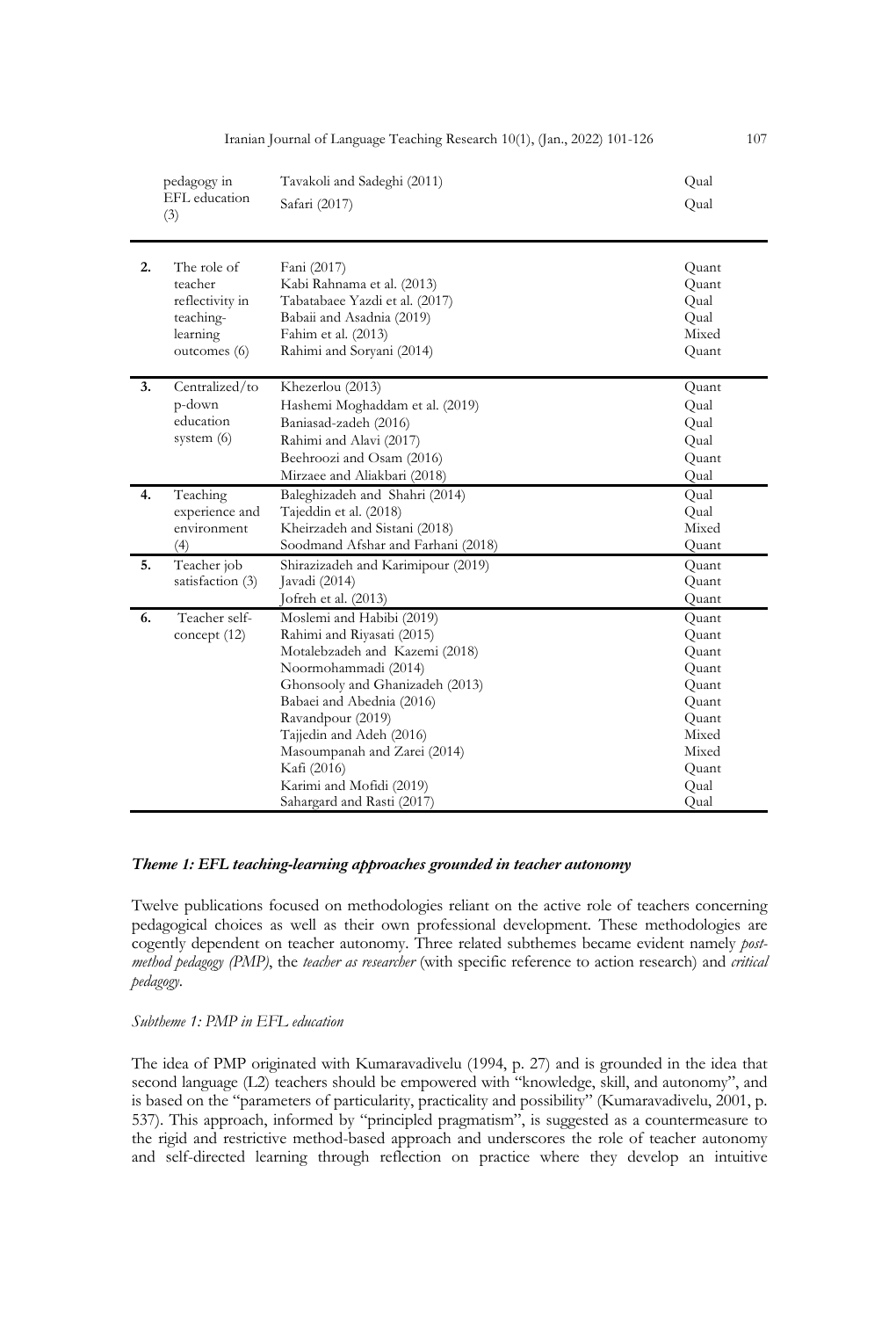"awareness of what constitutes good teaching." (Kumaravadivelu, 2001, p. 542). PMP thus underlines the active role of the teacher in questioning determinants that may influence practice within a specific teaching context. Considering the theoretical-conceptual framework that directed our investigation, teacher autonomy, teacher reflectivity and teacher self-directed learning from and in practice through inquiry are foundational principles of this pedagogical approach.

During the initial systematic literature review, two publications with a focus on PMP were identified, with two more emerging during an extended search. Although more literature with a focus on this pedagogy came up during the search, these four publications focused on the value of PMP based on features related to the identified keywords and research question. The study by Fat'hi et al. (2015) validated the compatibility of post-method and teacher reflectivity approaches to EFL education. They report that both approaches "advocate the individual, informed decision of teachers triggered by reflection and reflective practices" (Fat'hi et al. 2015, p.316).

Fathi and Hamidizadeh (2018) developed and validated an instrument to measure EFL teachers' willingness to implement PMP based on the three components of PMP as proposed by Kumaravadivelu (2001). Using this instrument, together with the English Language Teaching Reflection Inventory (Akbari et al., 2010) they investigated the relationship between EFL teacher willingness to implement PMP and their reflectivity. Apart from their findings on the validity of the instrument, they report a positive relationship between these two characteristics of the participating English language teachers from different institutes, schools, and centres of higher education in Iran.

Khodabakhshzadeh et al. (2018), as well as Motallebzadeh et al. (2018) used the instrument developed by Fat'hi et al. (2015) to investigate the relationship between EFL teachers' willingness to apply PMP and positive learning outcomes. Both studies showed a positive relationship between these two variables based on data collected from EFL teachers and students from private language institutes. Motallebzadeh et al. (2018) conclude that PMP has the potential to free teachers from the enslavement and obstacles created by the Grammar translation method and audio-lingual approaches to teaching EFL, that focus on form rather than function that are predominant in the EFL education system of Iran. The motive for developing and implementing an instrument aiming to measure pedagogy that is geared at autonomous teaching practice such as the PMP, strengthens the surmise that these educationists are striving for a more autonomous, self-directed and reflective approach to EFL teaching practice.

## *Subtheme 2: The EFL teacher as researcher*

Through action research, teachers are actively and deliberately learning from experience in practice through iterative cycles of reflection on deficiencies in practice, planning and implementing possible solutions and revising teaching-learning strategies (Noffke & Somekh, 2009). The myriad literature confirming the value of action research for both the improvement of practice and teacher professional development (Elliott, 1991; Gore & Zeichner, 1991; Leitch & Day, 2000; Noffke & Somekh, 2009), as well as the role of action research in supporting teacher autonomy in diverse teaching contexts (Hathorn & Dillon, 2018; Mello et al. 2008) strongly relates to our research question. A self-directed and self-reflective approach to own professional learning is inherent to action research as confirmed by Kemmis (2009), postulating that critical reflection through action research empowers teachers to effect sustainable change in their teaching practice.

Five publications refer to the role of the Iranian EFL teacher as researcher and convey the notion that when teachers are involved in research, their knowledge of practice is developed. Gholami and Mehrmohammadi (2014, p. 346) investigated teacher researcher pedagogy (TRP) by analysing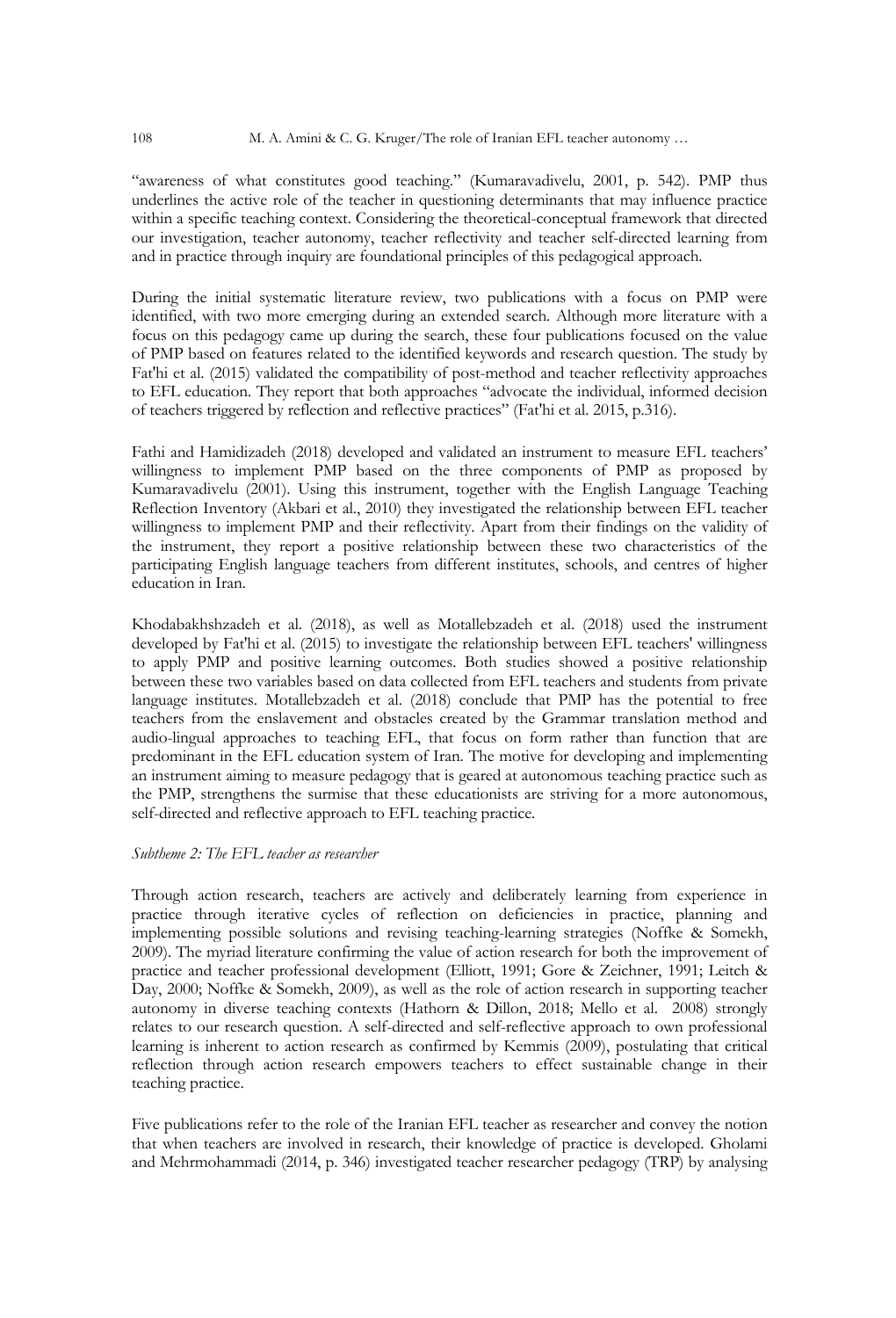narratives of EFL teachers involved in TRP. They conclude that action research stimulates an epistemological shift in the EFL teacher professionalism from relying on knowledge transfer from a third-party person to a professional identity that puts them in a power position, reflecting teacher autonomy. Sangani and Stelma (2012) collected data through observation, interviews and collaborative dialogues centred on common issues identified through action research. They confirm the value of action research in supporting EFL teacher reflection, enabling teachers to identify their weaknesses and to suggest a plan of action to improve EFL practice. However, from their small sample, they concluded that teachers' reflections mostly mirrored a self-centred focus with limited evidence of action taken to improve their own knowledge and practice.

A study by Rahimi and Weisi (2018b) involving 150 EFL teachers confirms that EFL teachers who conduct action research are more inclined to reflect on their practice, while they also were rated higher with regard to their self-efficacy beliefs. Considering the role these variables play in continuous professional learning and the transformation of education, these positive relationships could serve as motivation to include action research in teacher development programmes. Rahimi and Weisi (2018a) report on the positive view of EFL teachers towards practice-based research and the positive impact it has on their professional teaching practice. These findings concur with that of Mehrani (2017), who collected data from EFL teachers through a survey with narrative frames, reflective essays and individual interviews. This study confirms the value of action research in supporting a practice focus while the EFL teachers experienced action research as valuable in developing their teaching skills, thereby strengthening the proposition that selfdirected learning through action research supports teacher reflection and empowers them to make decisions in the best interest of their learners.

Findings of the studies sorted under this sub-theme unanimously support the value of action research in fostering Iranian EFL teacher self-directed learning when these teachers apply reflective inquiry into factors related to their own practices. Teachers who take the time and initiative to evaluate their own practices through action research also demonstrate the aptitude to act as autonomous professionals who strive to improve their own teaching.

## *Subtheme 3: Critical pedagogy in EFL education*

Critical pedagogy is grounded in Freire's *Pedagogy of the oppressed* (1970, 1993), arguing for education to be freed from the 'banking concept of education' where knowledge is transferred from the knowledgeable to those who need the knowledge. Freire denounces education that reflects an ideology of oppression, refuting the role of inquiry in education. Freire's pedagogy puts emphasis on shared learning by both the teacher and the learner, and the role of teacher and learner selfdirected learning is prominent by promoting critical reflection by both the teacher and the learner. Although this approach refutes teacher authority but rather supports shared teacher-learner authority, the implementation of such an approach in an oppressive or authoritative education system will clearly require a measure of teacher autonomy in which the teacher may choose pedagogical approaches and has the freedom to create a classroom culture where the teacher and the learners are jointly responsible for the teaching and the learning.

Three publications with a focus on the role of critical pedagogy in EFL education met the criteria for inclusion in the systematic literature review. Findings on a qualitative participatory action research by Abednia (2012) demonstrate the potential of a critical EFL teacher education course, based on the principles of critical pedagogy, to redefine teachers' professional identity from an instrumentalist orientation to a critical/transformative orientation to practice. Abednia (2012) delineates that it remains a challenge for EFL teachers to redefine their identity to become transformative intellectuals because of the "fear of consequences of opposing the status quo, and, consequently, prefer to take the dystopian path of conformity, loss of voice, and lack of drive to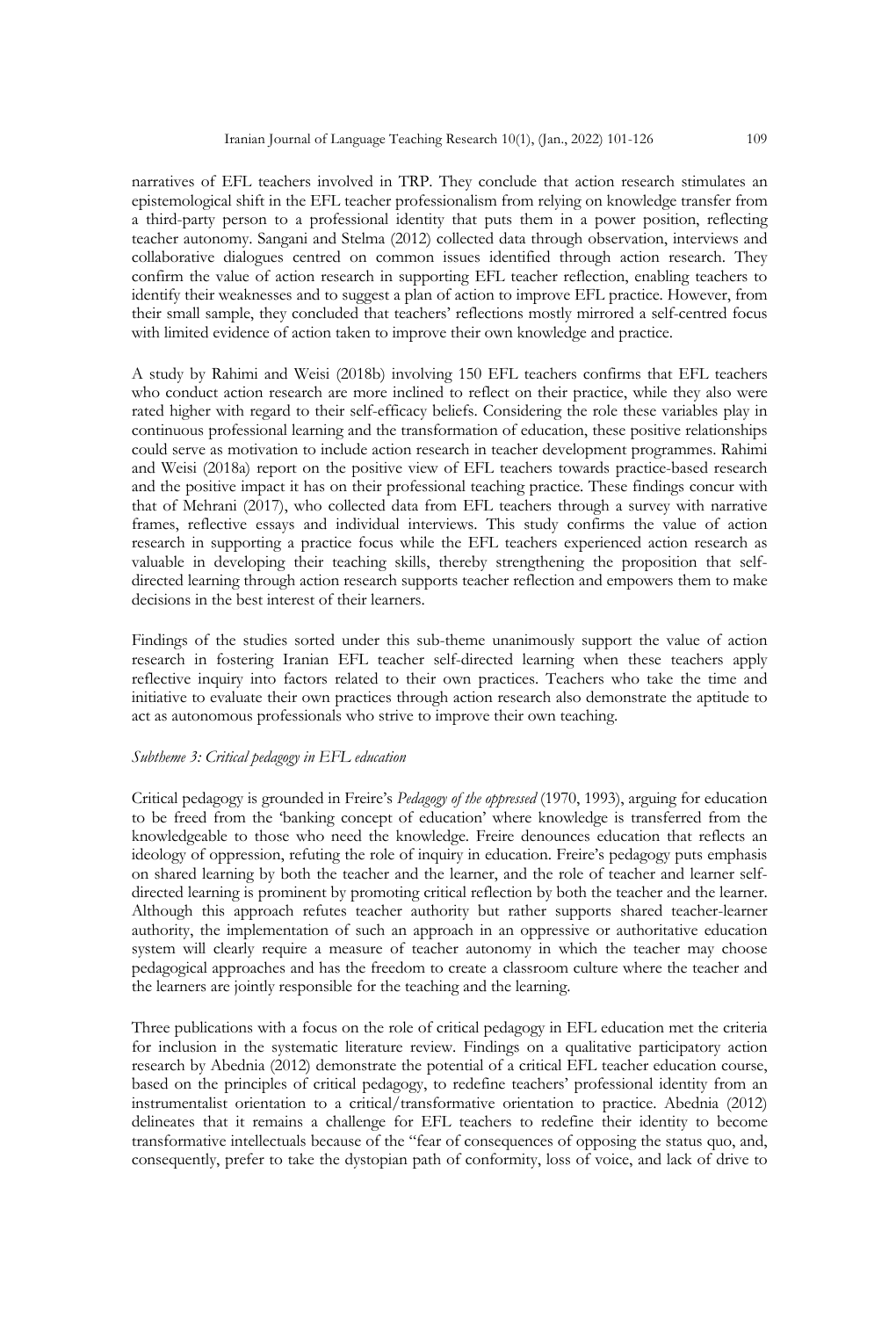reclaim their identities" (Abednia 2012, p. 713). Tavakoli and Sadeghi (2011) also suggest more critical pedagogical EFL teaching strategies and a self-directed approach to the professional development of EFL teachers, such as critical ethnography, in which the social context of the learners is recognised and teachers question the social, moral and political value of what they do in support of a more social justice praxis. Their study focused on a single EFL teacher who applied the theoretical principles and concepts of critical pedagogy. While the authors report on the value of critical ethnography in supporting teacher autonomy, self-reflectivity, multivocality, transformative practice, and to "create a bridge to self-directed professionalism" (Tavakoli & Sadeghi 2011, p. 271), mention is also made of the barrier caused by the authoritative education system in Iran which may not allow teachers the autonomy to act on their own findings.

In a similar vein, Safari (2017) believes that when the teacher's role is restricted to the mere implementation of the curriculum as prescribed by authorities, teacher autonomy is negated while they are regarded as technicians rather than professionals. Safari argues for an approach to EFL that allows teachers the freedom to make pedagogical choices to suit their specific teaching context. Safari investigated EFL teachers' experiences of their role as 'transformative intellectuals' through the implementation of critical pedagogy. The participants - 26 EFL teachers from four private language institutes - were first supplied with knowledge of critical pedagogy and then asked to apply the theoretical principles and concepts of this approach in their teaching sessions. This case study revealed that critical pedagogy holds value for the transformation of EFL education by giving teachers and students a voice, creating a positive learning atmosphere in the classroom and supporting teachers' and learners' critical thinking ability. However, challenges hampering transformations were reported, such as a lack of knowledge and skills to affect transformation, the absence of teacher autonomy and an unsupportive environment.

It is apparent that literature discussed under this theme with focus on the role of PMP, action research and critical pedagogy in EFL education not only strengthens the argument for EFL teacher autonomy and active involvement in their practices but also supports the relation between teacher autonomy, the use of pedagogical strategies grounded in teacher reflectivity and teacher self-directed learning. When teachers are engaged in these strategies, they become aware of existing problems, collect data or resources to solve the problems and take action that could lead to the transformation of EFL education, thus continuous critical reflection on their own practice implies self-directed teacher learning that will have a greater impact on learning outcomes (Kelley, 2012; Lamb, 2008). The number of publications in this area also confirms the call for a more active role to be played by EFL teachers in their practice in order to transform education standards.

## *Theme 2: The role of EFL teacher reflectivity in teaching-learning outcomes*

Farrell's (2015b) definition of reflective practice, as discussed in the theoretical-conceptual framework, implies a measure of teacher autonomy as a precondition to motivate teachers to reflect on practice; if a teacher is not granted autonomy to make decisions for best practice, it will also be pointless to reflect on practice. The interrelatedness of teacher reflectivity and teacher autonomy resulted in publications sorted under this theme to also strongly relate to the other themes. However, six publications explicitly focus on the influence of teacher reflectivity on teaching practice as well as on learning outcomes.

The study conducted by Fani (2017, p. 2) discloses a positive correlation between reflective teaching and teacher autonomy. Grounded in the view that autonomy provides teachers "more opportunities of exploration" that will consequently support "efficient and effective learning", teacher autonomy could benefit teaching and learning outcomes through heightened teacher reflectivity. In their study with a focus on the students' experiences of the controlling behaviour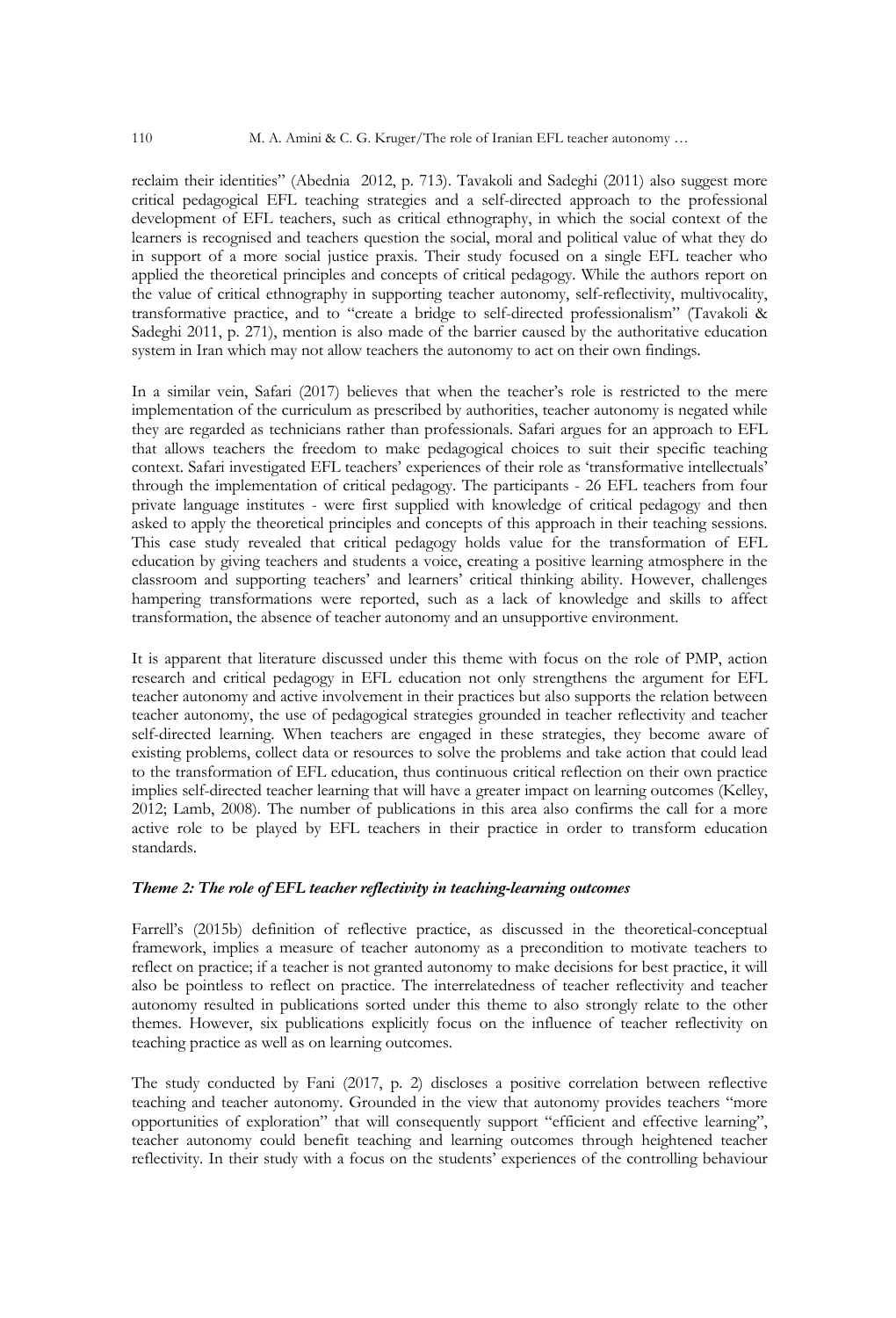of their teachers, Kabi Rahnama et al. (2013) came to the conclusion that when English teachers reflect on their teaching practice and adjust their teaching style, they also develop autonomysupportive behaviour. Kabi Rahnama et al. (2013) therefore propose that self-directed teacher learning through self-reflection as a trademark of autonomous teaching practice can motivate teachers to also support learner autonomy.

Tabatabaee Yazdi et al. (2017) proposed and validated a multidimensional model for EFL teachers' Continuing Professional Development (CPD) programmes based on teacher decisionmaking, reflection and collaboration as well as updating teacher knowledge and skills. These components are aimed at assisting teachers to face their work challenges and obtain learning goals, pointing towards teacher autonomy. Findings confirm an interrelationship between these components and highlight the importance and the extent to which CPD may influence teachers' reflection and their decisions in educational settings. Babaii and Asadnia (2019) also report on the value of collaborative reflection by EFL teachers as confirmed through their case study, showing that increasing teacher autonomy empowers teachers to have agency in their language assessment processes resulting in improved learning outcomes.

The study conducted by Fahim et al. (2013) revealed that EFL learner achievement in communication is positively related to teachers' self-monitoring, referring to teachers' critical reflection on their own strategies and their students' problems which help teachers become more autonomous in their teaching activities. Critical reflection is also emphasised in the report by Rahimi and Soryani (2014), with a focus on the positive relationship between higher critical thinking abilities of EFL teachers and learning outcomes. They suggest that teacher education should promote higher order thinking skills leading to a more questioning attitude by teachers on prescribed instructional materials and teaching methods. Teachers should move towards a 'negotiated syllabus in their teaching' suggesting a measure of autonomy in which teachers reflect on and analyse their teaching context when making decisions about suitable strategies and content.

The literature in this theme also strongly reflects the interconnected concepts that form part of the theoretical- conceptual framework, including self-directed teacher learning.

## *Theme 3: Centralised or top-down education system*

The concepts of centralisation and top-down education structures are important determinants of teacher autonomy with specific reference to the way such approaches may hamper the teacher taking ownership of their own teaching practice and the contextualising of the curriculum in educational institutions. In a centralised education context, the power is mostly vested in a central body such as the government or an institution, which makes decisions concerning education, including resources and curriculum (Brennen, 2002), and thus may be considered as hindering teachers' decision making and autonomy.

Although more publications identified through the review mentioned the role of the centralised education system of English language education in Iran, six publications report on the effect of such an approach on teacher autonomy and the quality of EFL. A comparative study by Khezerlou (2013) illustrated lower autonomy perceptions of Iranian high school EFL teachers in comparison to Turkish EFL teachers. Khezerlou ascribes this mainly to the centralised EFL curriculum in Iran and reports that Iranian EFL teachers are of the opinion that the curriculum should be less confined, their voices should be heard, and they should be involved in decisionmaking processes. The findings of this study are in line with that of Hashemi Moghadam et al. (2019), Rahimi and Alavi (2017), Baniasad-Azad et al. (2016), as well as Safari (2017), already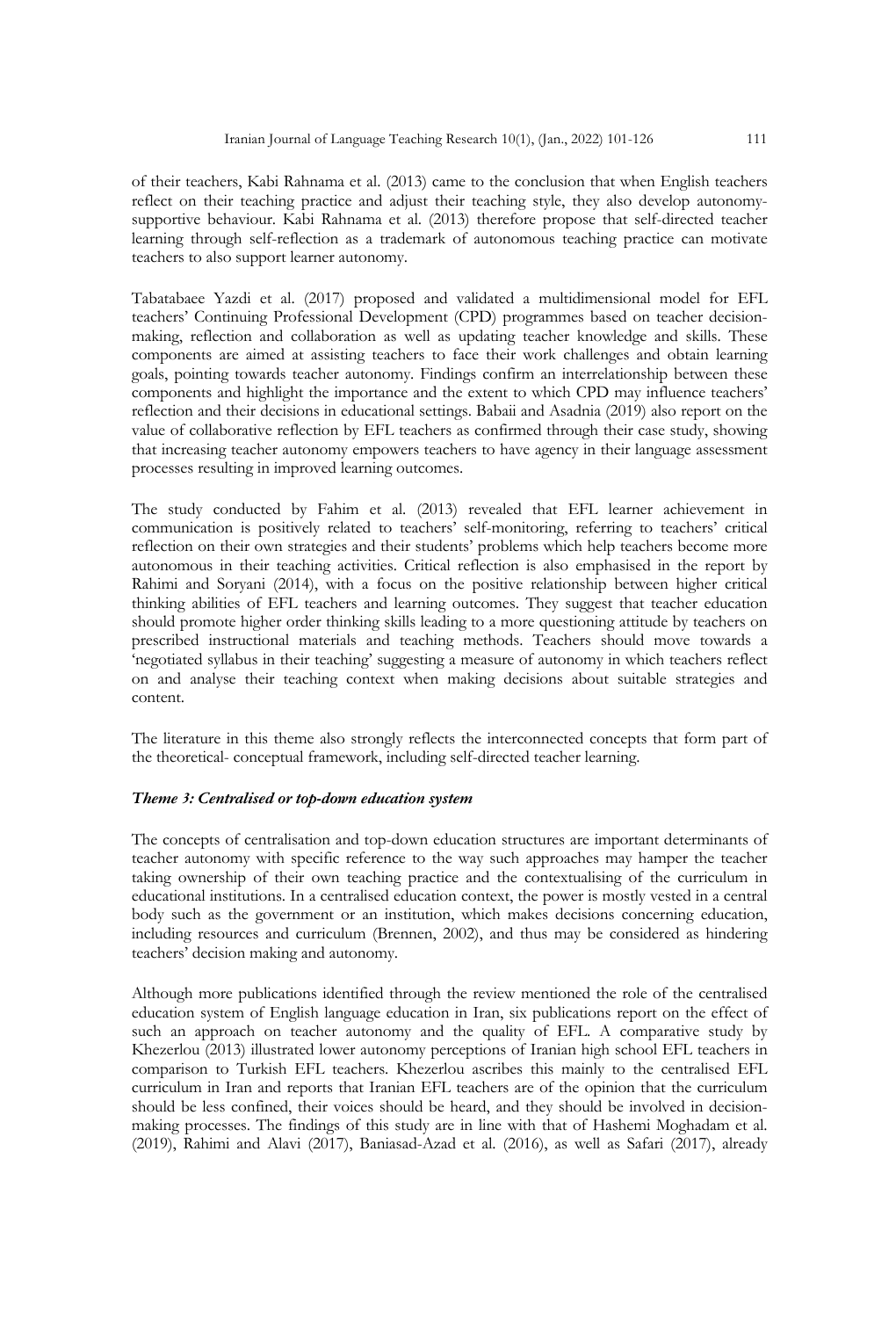included in Theme 1, all pointing to the fact that a lack of EFL teacher autonomy in Iran is influenced by the top-down power structure of the education system. These studies confirm the supposition that Iranian EFL teachers are often controlled by authorities, and not involved in decision-making procedures.

While Hashemi Moghadam et al. (2019) confirm the influence of political and economic issues, resulting in unfair power relations in education structures, findings by Baniasad-Azad et al. (2016) specifically show that the top-down education curriculum prevents teachers and teacher educators from implementing creative or experience-driven strategies based on the realities at a practice level. Rahimi and Alavi (2017, p. 497) emphasize that a top-down implementation of curriculum change results in a "mismatch between the ideal goals and the real situation" which is a direct consequence of negating the role of the teacher as well as the teaching conditions in curriculum development. These authors report that "teachers demand to be more professionally empowered to be able to execute [the] communicative approach more fully in their classes", implying that a top-down approach does not allow teachers the freedom to apply curriculum changes in a way that matches their specific teaching context. Likewise, Behroozi and Osram (2016, p. 96) came to the conclusion that the centralised and top-down approaches to education in private language institutes in Iran regard teachers as "class performers and presenters who have little say in making major decisions". This conclusion is echoed in a study by Mirzaee and Aliakbari (2017), reporting that Iranian EFL teachers' identities are highly socially constructed and constrained with no room for personal agency.

The literature under this theme conjointly sends a message to Iranian policy makers and administrators to include teachers in curriculum planning. When teachers acknowledge themselves as autonomous professionals who have a valuable role to play in curriculum structure and content, they may also be more motivated to take ownership of their practice, to reflect on teaching and learning strategies, content, student needs, and learning outcomes and to gain knowledge and skills that they lack, through self-directed teacher learning. Such self-directed professional development, as opposed to a more autocratic approach, holds value in supporting the sustainable transformation of education standards (Lopes & Cunha, 2017; Slavit & McDuffie, 2013).

## *Theme 4: Teaching experience and teaching environment*

The publications sorted under this theme specifically focus on the influence of prior teaching experience (as opposed to novice teachers) on aspects related to teacher autonomy and reflectivity. Although there is a common view in the literature that experienced teachers are more inclined to take ownership of their practice and demonstrate greater reflectivity based on their larger experiential knowledge (Guichon, 2009; McIntyre, 1933), other factors also play a role in the way teachers gain from experience, such as teacher motivation, interest and autonomy granted to choose their own learning goals (Louws et al. 2017).

The four publications within this theme agree that the more experienced teachers tend to develop a more autonomous approach to their practice. A case study based on three teachers' accounts on the way they mastered English themselves and how they teach it (Baleghizadeh & Shahri, 2014) revealed that experienced teachers act more autonomously in comparison to novice teachers. Of more significance is their conclusion that experienced teachers' have more elaborate and sophisticated theories of practice, implying the development of a more reflective approach to own practice over time. This "theorization of practice signifies heightened awareness and an effort to unravel the complexity of teaching" (Baleghizadeh & Shahri, 2014, p. 752), reflecting a more autonomous approach to practice.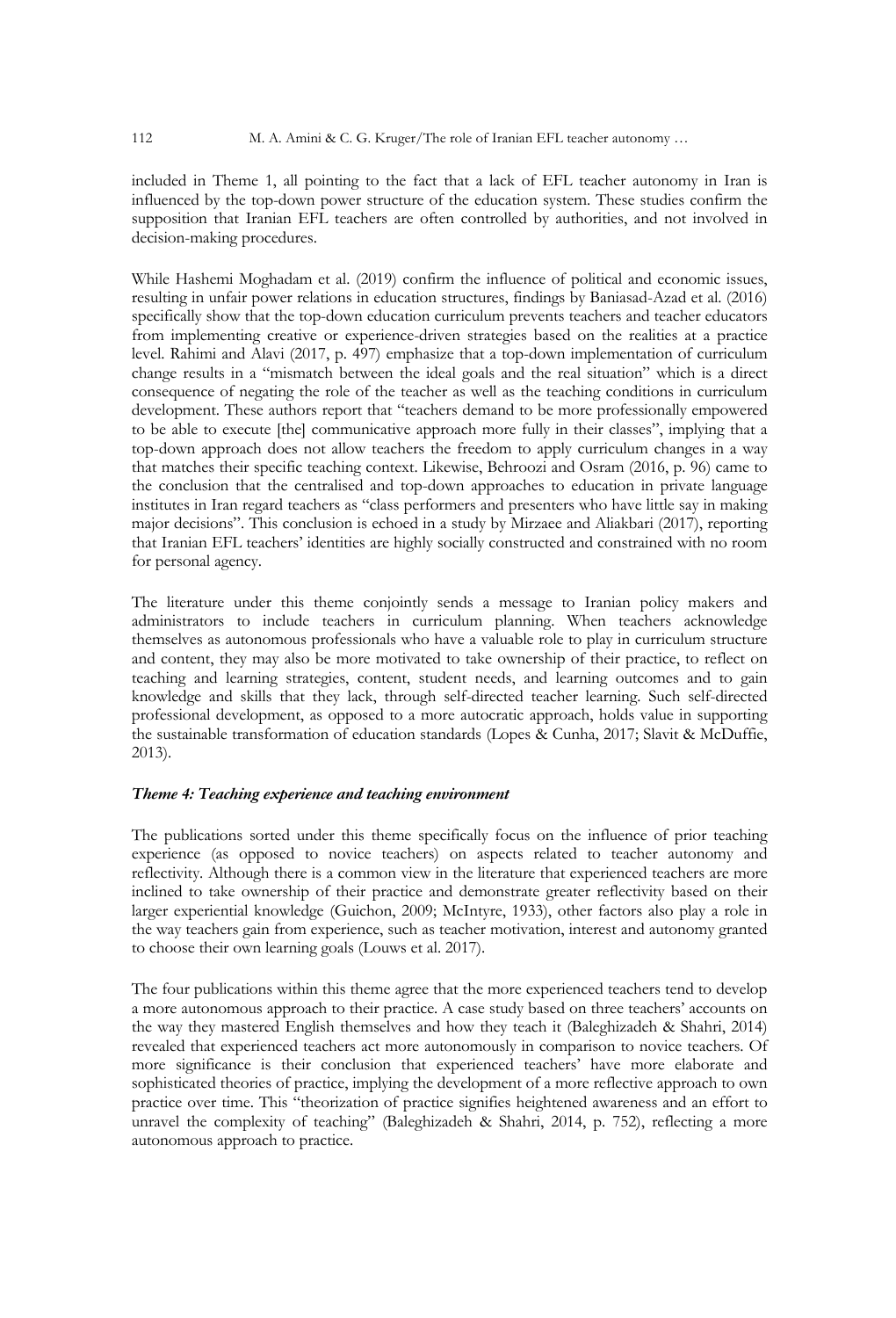A comparative study by Tajeddin et al. (2018) reports more consistency in experienced EFL teachers' competence in assessment literacy compared to novice teachers with specific focus on the assessment of students' speaking proficiency. The inconsistency of novice teachers' assessment practices is attributed to the pressure caused by prescribed assessment approaches imposed on them that may not match their prior knowledge, skills and beliefs. In contrast, experienced teachers demonstrated more autonomy by reflecting on practice as well as on their prior knowledge and experience gained in various competence levels, contributing to greater consistency between experienced teachers' knowledge, beliefs and practice over time.

Although Kheirzadeh and Sistani (2018) do not specifically refer to teacher autonomy, their findings confirm the superior reflective ability of experienced teachers, compared to novice teachers, supported by factors such as a firm knowledge base and "adequately developed ideas to connect their theoretical and practical knowledge to their teaching action" (p. 152) as well as opportunities to gain experience in different teaching contexts. These authors acknowledge the role of critical reflection on own practice and decisions, as well as the educational and ethical implications of those decisions on practice. The significant role of teaching experience in teacher autonomy has also been implicitly reiterated by Soodmand Afshar and Farahani (2018), reporting that experienced teachers are more likely to be involved in making decisions with regard to, among others, their teaching practice and syllabus design.

The literature identified under this theme mostly confirms that experienced teachers tend to embrace reflectivity which is distinctive of teacher autonomy. More experienced teachers will thus be less pressured to follow prescribed frameworks for teaching, learning and assessment if it does not match their own beliefs about practice based on their prior experience, and they are also more inclined to reflect on their practice as well as the teaching and learning context. The central role of prior experience in teacher reflection and teacher autonomy strengthens the surmise that increased teacher autonomy has the potential to foster self-directed teacher learning.

## *Theme 5: EFL Teacher job satisfaction*

While international literature confirms the relationship between teacher autonomy and teacher job satisfaction (Cardenas-Ramos, 2006; Pearson & Moomaw, 2005; Skaalvik & Skaalvik, 2014), as well as between teacher autonomy and student outcome (Cardenas-Ramos, 2006; Tahirsylaj, 2019), concern is expressed relating to increased stress experienced by teachers, leading to lower job-satisfaction and teacher burnout (Herman et al. 2018). Job-related stress can be detrimental to successful teaching and learning outcomes (Ipek et al., 2018).

Three publications highlighted the relationship between Iranian EFL teacher autonomy (or related concepts) and aspects associated with job satisfaction, or dissatisfaction, including stress related to teaching responsibilities and teacher burnout. While the publication of Shirazizadeh et al. (2019), focused more on teacher identity than teacher autonomy, it strongly supports the role of teacher reflection in EFL education outcomes (Theme 2). They report that reflection as part of a professional identity may prevent teacher burnout. Their focus on identity clearly relates to an identity of teacher autonomy in which "reflection requires the devotion of time and resources by the teacher to identify the problems and come up with solutions" (Shirazizadeh et al. 2019, p. 9), that resembles characteristics of self-directed learning (Knowles, 1975). Their findings concur with that of Javadi (2014), who reports an inverse relationship between teacher autonomy and teacher burnout. Jofreh et al. (2013) investigated the quality of EFL high school teachers' work life. Amongst other reasons, they attribute the medium-to-low level of job satisfaction to the fossilized role of teachers who are not granted autonomy and to a lack of professional teacher identity.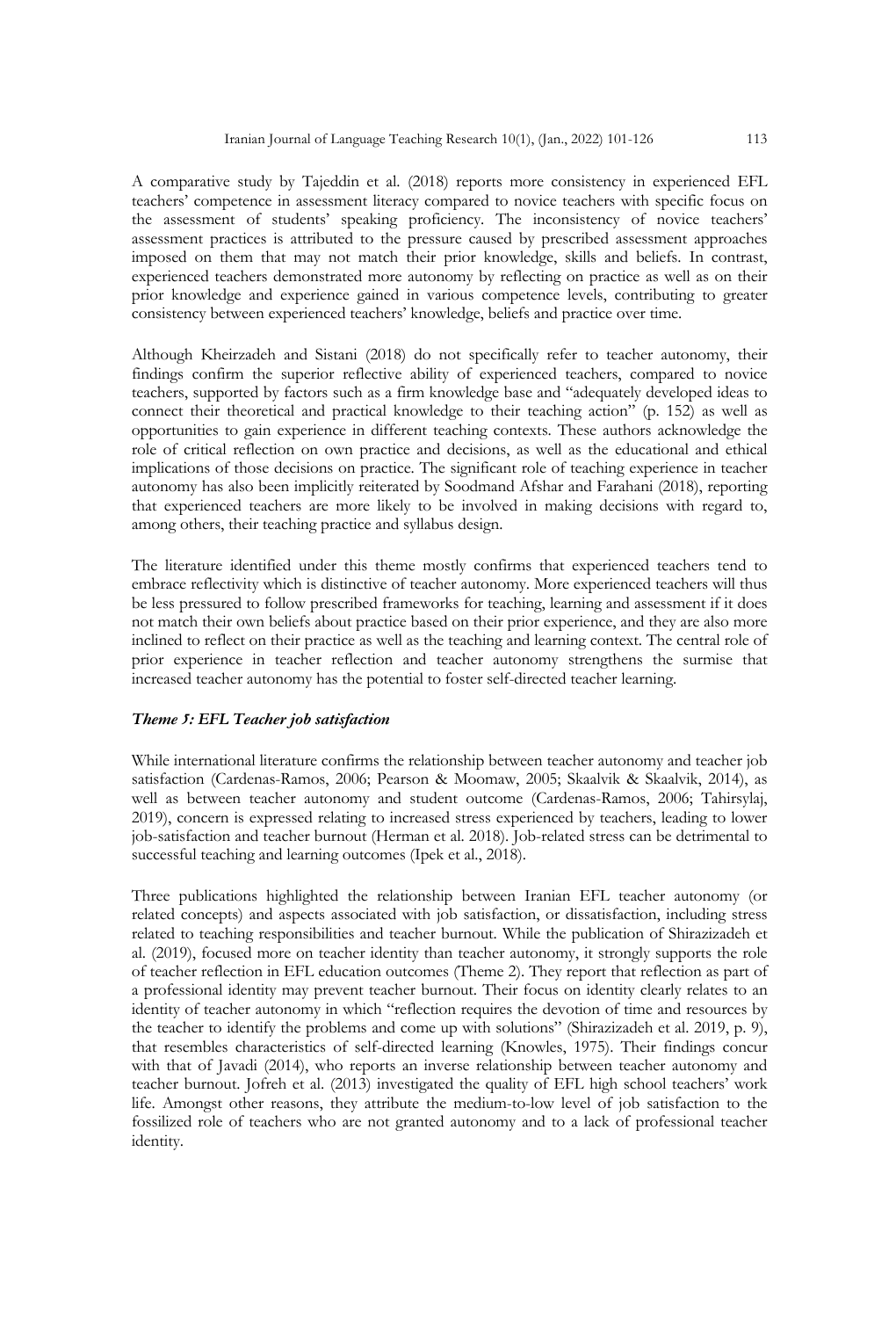The influence of job satisfaction on Iranian EFL teachers' attitude towards their practice is evident from the literature discussed under this theme. Furthermore, the relation between teacher job satisfaction, teacher attitude and student learning is confirmed by international research (Sahito & Vaisanen, 2020; Toropova et al. 2021). Toropova et al. (2021) also refer to the relation between professional satisfaction and teacher turnover rate and the negative influence of a high teacher turnover on overall school performance. Findings of a literature review implemented by Sahito and Vaisanen (2020) that included studies from 21 developing countries, including Iran, list an autocratic management style amongst the main factors affecting job dissatisfaction. Authorities, including private or state institutions, should therefore pay heed to the influence teacher autonomy may have on teachers' professional satisfaction if effective learning is regarded as a priority. Teachers who are not granted autonomy may be less enthusiastic about their practice, less motivated to keep abreast of the recent developments in EFL education and to reflect on their teaching practice or to develop themselves professionally, leading to a lack of teacher self-directed teacher learning that will consequently also hamper the standard of education.

#### *Theme 6: Teacher self-concept*

The interrelatedness between teacher autonomy, teacher agency and teacher identity (Teng, 2019) motivated us to use these concepts as substitutes for teacher autonomy in our database searches, although the literature differentiates between them. Similarly, terms such as self-esteem and selfefficacy are used interchangeably in the literature when discussing aspects of self-judgment or selfattitudes whereby a person evaluates his/her own worth and competence in the world (Oyseman et al. 2012). Based on the definition of self-concept by Oyserman and Markus (1998, cited by Oyserman et al. 2012, p. 72) as "cognitive structures that can include content, attitudes or evaluative judgments" that are "used to make sense of the world, focus attention on one's goals and protect one's sense of basic worth", it made sense to group publications which focus on these related aspects, under self-concept as an umbrella term.

A total of 12 studies focused on EFL teacher self-efficacy with three publications reporting a positive correlation between EFL teachers' professional identity and their self-efficacy including Moslemi and Habibi (2019), Rahimi and Riyasati (2015), Motalebzadeh and Kazemi (2018) and Noormohammadi (2014), whose findings also strongly support themes 5 and 6. Ghonsooly and Ghanizadeh (2013) report a strong relationship between EFL teachers' self-regulation and their self-efficacy in practice and that through self-regulation, EFL teachers are in control of their own learning, implying self-directed teacher learning supported by teacher autonomy.

The relationship between teacher reflectivity and self-efficacy as part of self-concept is highlighted by several studies sorted under this theme. Babaei and Abednia (2016) reveal that reflectivity is correlated with teachers' self-efficacy with strong indication that teacher reflectivity and selfefficacy are supported by teacher agency and its interaction with the wider society. This positive correlation between EFL reflective practice and teacher self-efficacy is also confirmed by Rahimi and Weisi (2018a) (see Theme 1). Work by Ravandpour (2019) builds onto the study of Tabatabaee Yazdi et al. (2017) (Theme 2) and reports that all the subscales of CPD (teachers' collaboration, decision making, reflectivity and updating of their knowledge) are positive significant predictors of teacher self-efficacy and that teachers with a good decision-making ability have a high self-efficacy. International literature also confirms this role of teacher reflectivity in good decision making (Colton & Sparks-Langer, 1993; Farrell, 2015a) as well as the dependency of good decision making on teacher autonomy (Barr, 2017; Griffith et al. 2013) and self-directed learning (Knowles, 1975).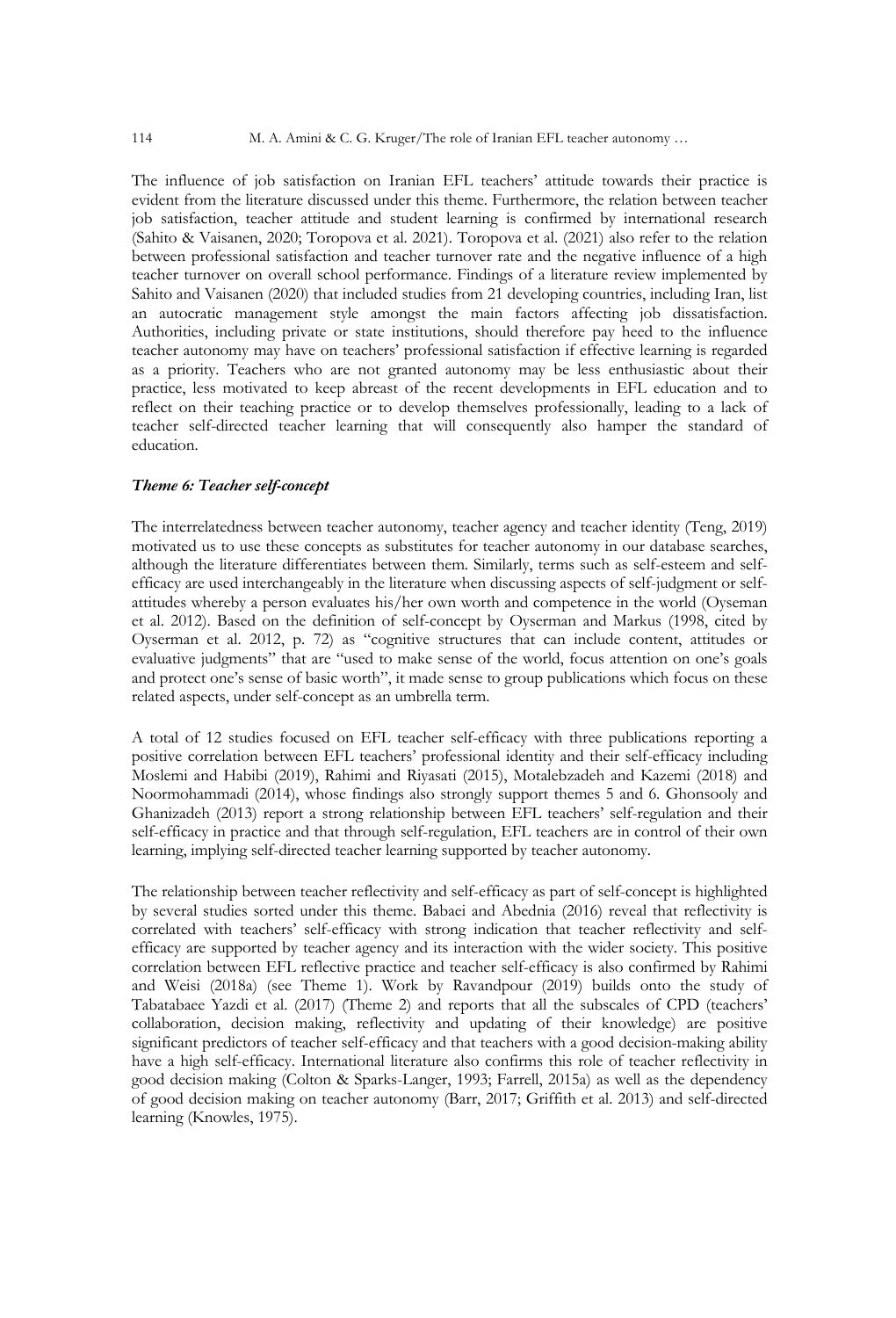Four publications sorted under this theme focus on the role of EFL professional teacher identity in teacher self-concept. The link between professional teacher identity, autonomy and selfdirected development is supported by the study conducted by Tajjedin and Adeh (2016), revealing that non-native English teachers, including those teaching EFL in Iran, lack self-awareness of their own role or identity as an English teacher. More importantly, the study showed that teachers often have a misconception of their own competence, suggesting that teacher education programmes should raise teachers' awareness of their own professional status and their role in effecting successful learning. Similarly, a study by Masoumpanah and Zarei (2014) highlights the role of teacher self-awareness and professional identity in realising teaching aims. While this study shows that Iranian EFL teachers in private language institutes demonstrate a strong sense of professional identity and high self-efficacy beliefs with regard to standard English teaching, these self-efficacy beliefs did not equally apply to the teaching of English as an international language. Teacher identity should thus be continuously reframed to match a teacher's professional context. Such reframing involves teacher autonomy and motivation to master the new competencies or those they lack, through continuous self-reflection and self-directed learning. Findings reported by Kafi and Motallebzadeh (2016) echo that of Masoumpanah and Zarei (2014), with emphasis on the link between teachers' individual identity and their professional development and behaviour.

Through the lens of cultural-historical activity theory, Karimi and Mofidi (2019) examined how teacher identity is formed through their past personal life experiences and report that teachers' identity is a multifaceted understanding of themselves, informed by the interaction between "personal characteristics, including their past experiences, and cultural, historical, social, institutional, and environmental factors" (Karimi & Mofidi, 2019, p. 124). The general emerging theme, latching onto Theme 4 (teaching experience and teaching environment), reflects the impact of past experiences in shaping teachers' identity and beliefs of who they are and what they are capable of and puts emphasis on the crucial role of government, the ministry of education and management of educational institutions in the construction of teacher identity. If teachers experience that they are respected as autonomous professionals who can be trusted with decisionmaking regarding pedagogy and curriculum, the chances are that their behaviour will reflect this professional identity grounded in a positive self-concept and most possibly motivate self-directed professional development.

The study by Sahragard and Rasti (2017) refers to the effect of Iran's centralised education system on teacher actions and agency (Theme 3), although their main focus is on understanding Iranian English teacher agency, which they view as interrelated to teacher autonomy. They define teacher agency as "the way teachers perceive and react to the ever-changing dynamics of their immediate educational setting and even the further removed local and global forces impacting on their life and career" (p. 146). Although the teachers showed critical and reflective awareness of the factors affecting English language teaching in Iran, such as the enforced curriculum, they failed to demonstrate a critical questioning attitude towards their own assumptions and practice based on past experiences. The concern of these authors relates to a lack of teacher self-awareness and the role they themselves can play in changing the education dynamics. In this sense teacher agency established through critical reflection on own beliefs and assumptions could support teacher selfdirected learning as well as EFL learning outcomes. EG

The literature related to teacher self-concept confirms that when EFL teachers identify themselves as professionals, they have a deep awareness of their responsibility to adhere to the characteristics expected from a professional teacher which will, in turn, serve as motivation to apply self-directed learning strategies to attain skills or knowledge they lack. Likewise, when teachers are trusted with the autonomy to make decisions for best practice, it is forthcoming that teachers will be more inclined to identify themselves as professionals.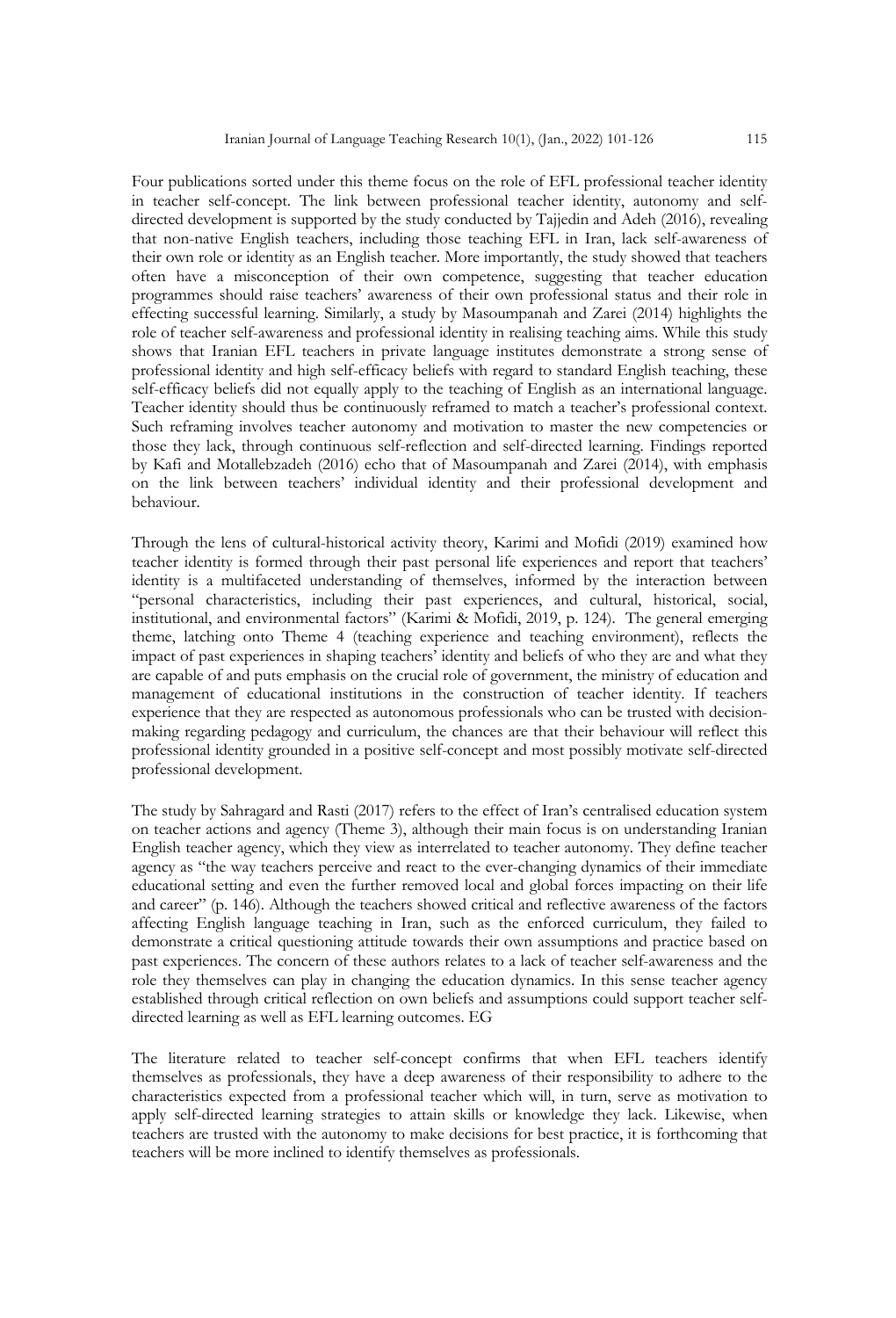## **Limitations**

While the systematic literature review made it possible to explore trends in the body of scholarship with focus on the research question, limitations need to be taken into consideration. Results of this review have been confined to the literature included in the data set and although interpretations are supported by prominent literature, it could have been influenced by researcher subjectivity. Findings are limited to the literature included in the systematic literature review by a rigid application of the identified keywords directly related to the research question. This could have excluded literature that may have contributed meaningfully to the findings. However, the number of publications that emerged using these specific keywords was so vast that it was not possible to include all. The broad scope of Google Scholar made the use of this database for the scientific literature review a cumbersome process and we would advise the use of principal sources that will provide greater search precision. The review process was not subjected to peer review, which could have strengthened its trustworthiness. However, the aim of the study was to identify general trends in the large body of scholarship with the focus on the research question, and not to conduct an exhaustive review of all available literature in this field.

### **Conclusion**

The themes that emerged through the scientific literature review revealed the multifaceted interrelatedness between teacher autonomy and teacher reflectivity and the different effects this relationship may have on self-directed learning by Iranian EFL teachers. The literature furthermore confirmed the role to be played by EFL teacher self-directed learning in the transformation of EFL in Iran that again puts emphasis on the way EFL teachers are entrusted with choices for their practice that will, in turn, serve as motivation for a reflective approach to practice. While the emerging themes strongly confirm the interrelationship between teacher autonomy and teacher reflectivity, as well as the notion that reflective practice has the potential to transform the standard of EFL through teacher self-directed learning, such a transformation is reliant on teachers' autonomy. Grounding the theoretical-conceptual framework of the systematic literature review in the work of acclaimed theorists such as Mezirow (2009, 1998, 1990) and Knowles (1975), as well as that of renowned educationists who focus on issues related to teacher reflectivity (Brookfield, 2017) and effective language education such as Farrell (2015a, 2015b), contributes to the meaningfulness of the findings for EFL education in contexts other than Iran.

It can thus be concluded that granting EFL teachers more autonomy and involving them in choices made for best practice for their specific teaching contexts, hold value for teacher selfdirected learning through continuous critical reflection on own practice, which could lead to improved EFL practice. While teacher autonomy refers to a "right to freedom from control (or an ability to exercise this right) as well as actual freedom from control" (Benson, 2000, p. 111), the making of choices for best practice for a specific teaching context is highly dependent on political, social and individual factors (Adams & Povey, 2018; Lundström, 2015; Moomaw, 2005). Safari (2017) confirms the interrelated role of teacher autonomy, teacher reflectivity and teacher self-directed learning in the context of EFL in Iran and calls for greater EFL teacher autonomy to support self-directed teacher learning. The teaching environment, including socio-political forces, school management style and the prescribed curriculum, are determinants of teacher autonomy that will in turn influence teacher reflectivity and consequently also teacher self-directed learning.

Mention is made in the literature of the way current education systems "enslave" teachers (Motallebzadeh & Kazemi, 2018, p. 54) as well as the lack of freedom to make pedagogical choices (Khezerlou, 2013; Safari, 2017). This lack of teacher autonomy could influence teacher motivation to investigate their own practices and to reflect on their practices to make more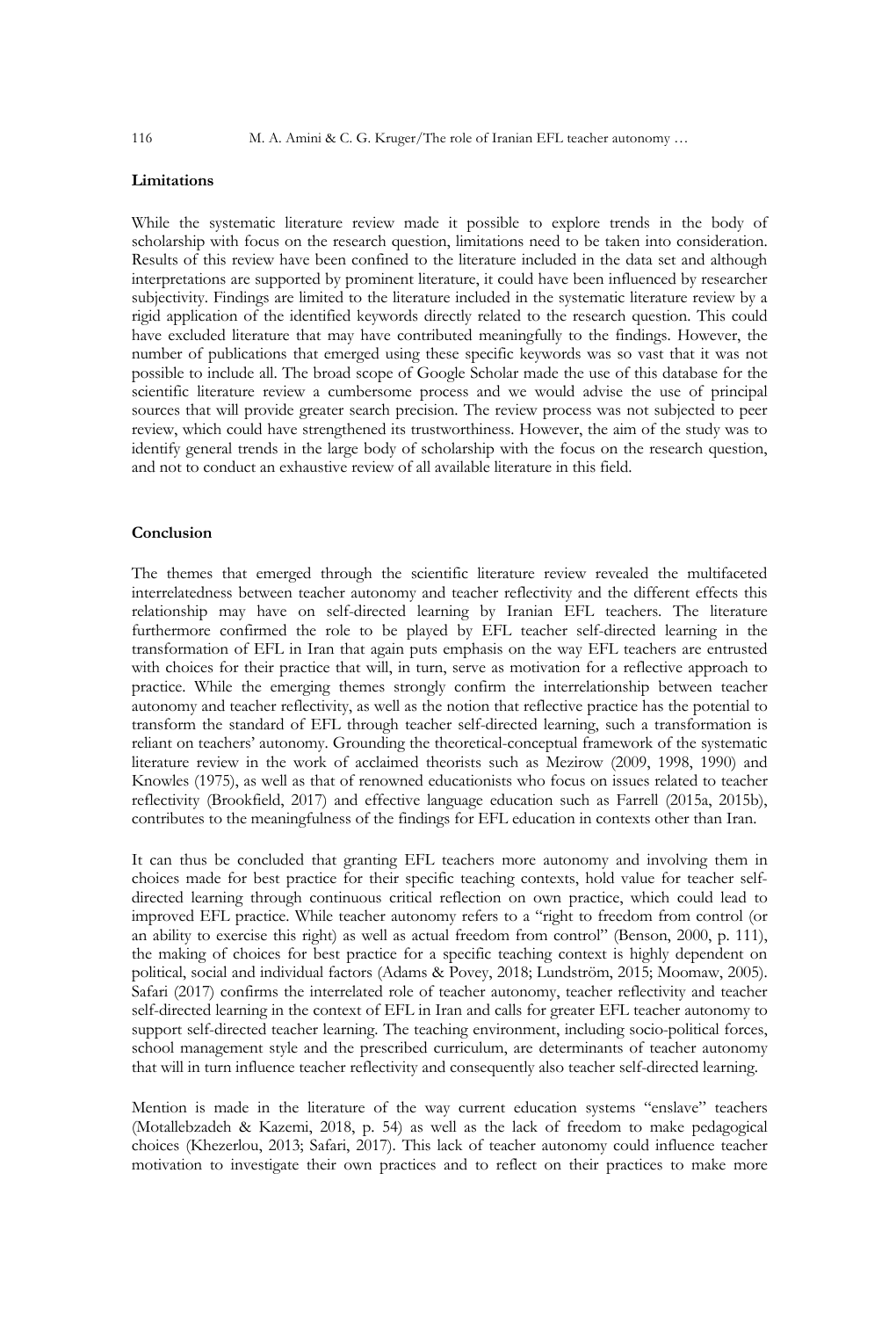informed choices for practice. EFL teachers in Iran and globally should therefore be involved in decision making and curriculum planning and granted autonomy as professional teachers to make informed pedagogical choices for better practice for their specific teaching context, to address the inconsistencies between teaching-learning aims and actual learning outcomes. Disregarding the professional identity and autonomy of EFL teachers will thus not only impede teacher reflectivity but also their self-directed learning skills and continued professional development, while EFL learners' frustration with poor English competence, irrespective of years and money spent on mastering the language, will remain.

## **Reference**

- Abednia, A. (2012). Teachers' professional identity: Contributions of a critical EFL teacher education course in Iran. *Teaching and Teacher Education, 28* (5), 706-717. doi:10.1016/j.tate.2012.02.005
- Adams, G., & Povey, H. (2018). "Now There's Everything to Stop You": Teacher autonomy then and now. In M. Jurdak & R. Vithal (Eds.), *Socio-political dimensions of mathematics education: Voices from margin to mainstream. ICME-13 Monographs* (pp. 209-230). Sheffield: Springer.
- Akbari, R., Behzadpoor, F., & Dadvand, B. (2010). Development of English language teaching reflection inventory. *System, 38*, 211-227.
- Alsowat, H. H. (2017). A systematic review of research on teaching English language skills for Saudi EFL students. *Advances in Language and Literary Studies*, *8*(5), 30-45. doi.org/10.7575/aiac.alls.v.8n.5p.30
- Babaei, M., & Abednia, A. (2016). Reflective teaching and self-efficacy beliefs: Exploring relationships in the context of teaching EFL in Iran. *Australian Journal of Teacher Education, 41*(9), 1-26. doi:10.14221/ajte.2016v41n9.1
- Babaii, E., & Asadnia, F. (2019). A long walk to language assessment literacy: EFL teachers' reflection on language assessment research and practice. *Reflective Practice*, *20* (6), 745- 760. doi:10.1080/14623943.2019.1688779
- Baleghizadeh, S., & Nasrollahi Shahri, M. N. (2014). EFL teachers' conceptions of speaking competence in English. *Teachers and Teaching, 20* (6), 738-754. doi:10.1080/13540602.2014.885702
- Baniasad-Azad, S., Tavakoli, M., & Ketabi, S. (2016). EFL teacher education programs in Iran: The absence of teachers' involvement. *Iranian Journal of Applied Linguistics (IJAL), 19*(2), 61-86.
- Barr, M. (2017). *Professional learning communities and teacher decision-making.* DEd dissertation. Georgia State University, Georgia. https://scholarworks.gsu.edu/eps\_diss/172
- Bearman, M., Smith, C. D., Carbone, A., Slade, S., Baik, C., Hughes-Warrington, M., & Neumann, D. L. (2012). Systematic review methodology in higher education. *Higher Education Research & Development, 31*(5), 625-640. doi:10.1080/07294360.2012.702735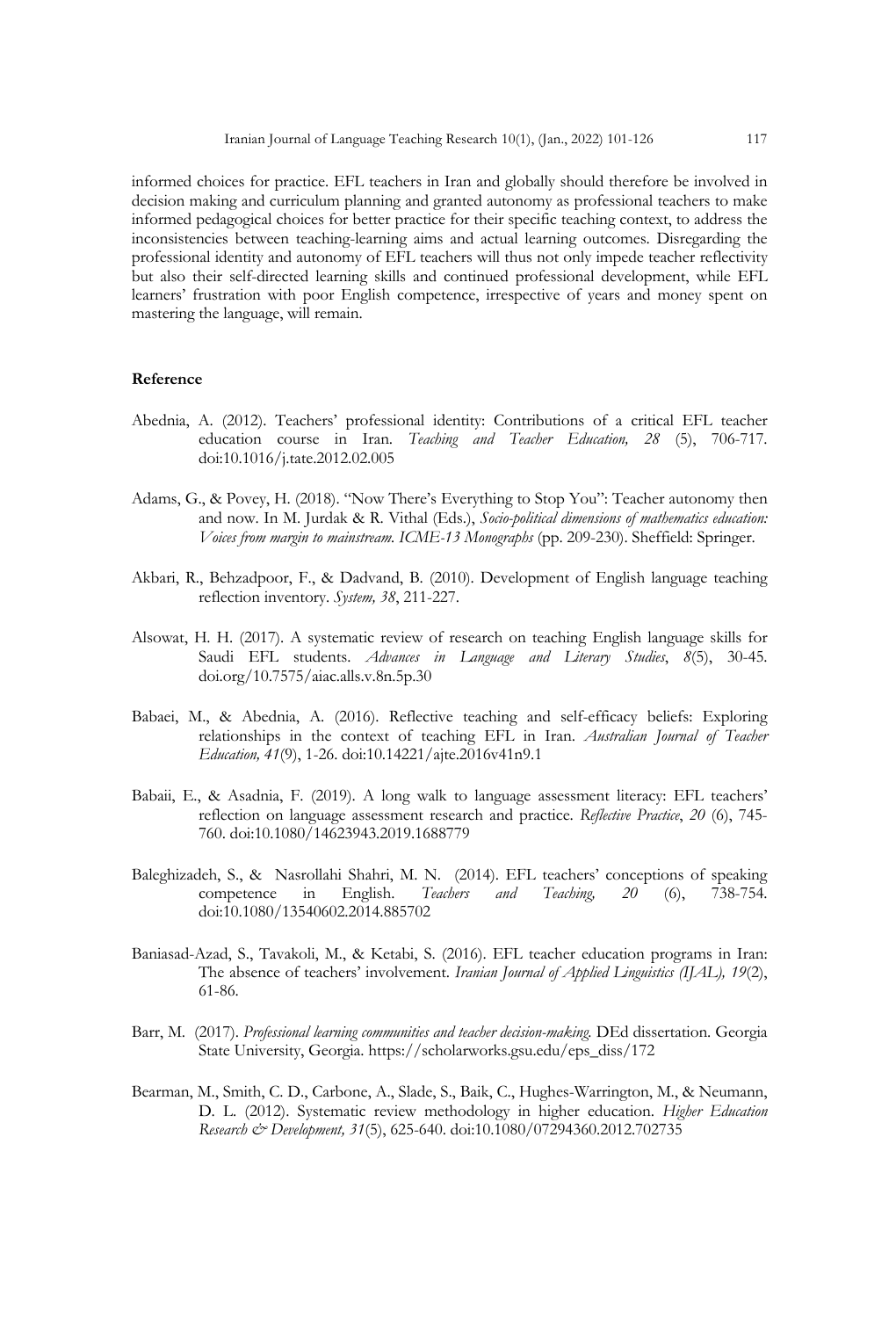- Behroozi, A., & Osam, U. V. (2016). Teacher autonomy from the perspective of Iranian English teachers. *Journal of Teaching and Education, 5*(2), 91–98.
- Benson, P. (2000). Autonomy as a learners' and teacher's right. In B. Sinclair, I. Mcgrath, & T. Lamb (Eds.), *Learner autonomy, teacher autonomy: New directions* (pp. 111-117). London: Addison Wesley Longman.
- Brennen, A.M. (2002). Centralization versus decentralization. http://www.soencouragement.org/centralization
- Brookfield, S. D. (2017). *Becoming a critically reflective teacher* (2nd ed.). San Francisco: Jossey-Bass.
- Cardenas-Ramos, R. (2006). Considerations on the role of teacher autonomy. *Colombian Applied Linguistics Journal, 8*, 183-202. doi:10.14483/22487085.10510
- Colton, A. B., & Sparks-Langer, G. M. (1993). A conceptual framework to guide the development of teacher reflection and decision making. *Journal of Teacher Education, 44* (1), 45-54. doi:10.1177/0022487193044001007
- Dahmardeh, M. (2009). Communicative textbooks: English language textbooks in Iranian secondary school. *Linguistik Online, 40*(4), 45-61. doi:10.13092/lo.40.431
- Elliott, J. (1991). Action research for educational change. *Bulletin of Science, Technology & Society, 13* (1), 47- 47. doi:10.1177/027046769301300149
- Fahim, M., Hamidi, H., & Najafi Sarem, S. (2013). Investigating the role of teachers' selfmonitoring in the learners' willingness to communicate: A case of Iranian EFL learners. *Journal of Language Teaching and Research, 4*(3), 624-635. doi:10.4304/jltr.4.3.624-635
- Fani, M. (2017, 21-23 November). *Investigating the relationship between reflective teaching and teacher autonomy among Iranian EFL teachers.* Paper presented at the 15th International TELLSI Conference, Islamic Azad University, Roudehen Branch, Tehran, Iran.
- Fareh, S. (2010). Challenges of teaching English in the Arab world: Why can't EFL programs deliver as expected? *Procedia Social and Behavioral Sciences*, *2*, 3600-3604. doi:10.1016/j.sbspro.2010.03.559
- Farhady, H., Sajadi Hezaveh, F., & Hedayati, H. (2010). Reflections on foreign language education in Iran. *The Electronic Journal for English as a Second Language, 13*(4), 1-18. http://www.teslej.org/wordpress/issues/volume13/ej52/ej52a1/
- Farrell, T.S.C. (2015a). It's not who you are! It's how you teach! Critical competencies associated with effective teaching. *RELC Journal, 46*(1), 79-88. doi:10.1177/0033688214568096
- Farrell, T.S.C. (2015b). *Promoting reflection in second language education: A framework for TESOL professionals*. New York: Routledge.
- Fat'hi, F., Ghaslani, R., & Parsa, K. (2015). The relationship between post-method pedagogy and teacher reflection: A case of Iranian EFL teachers. *Journal of Applied Linguistics and Language Research, 2*(4), 305-321. http://www.jallr.com/~jallrir/index.php/JALLR/article/view/82/PDF\_78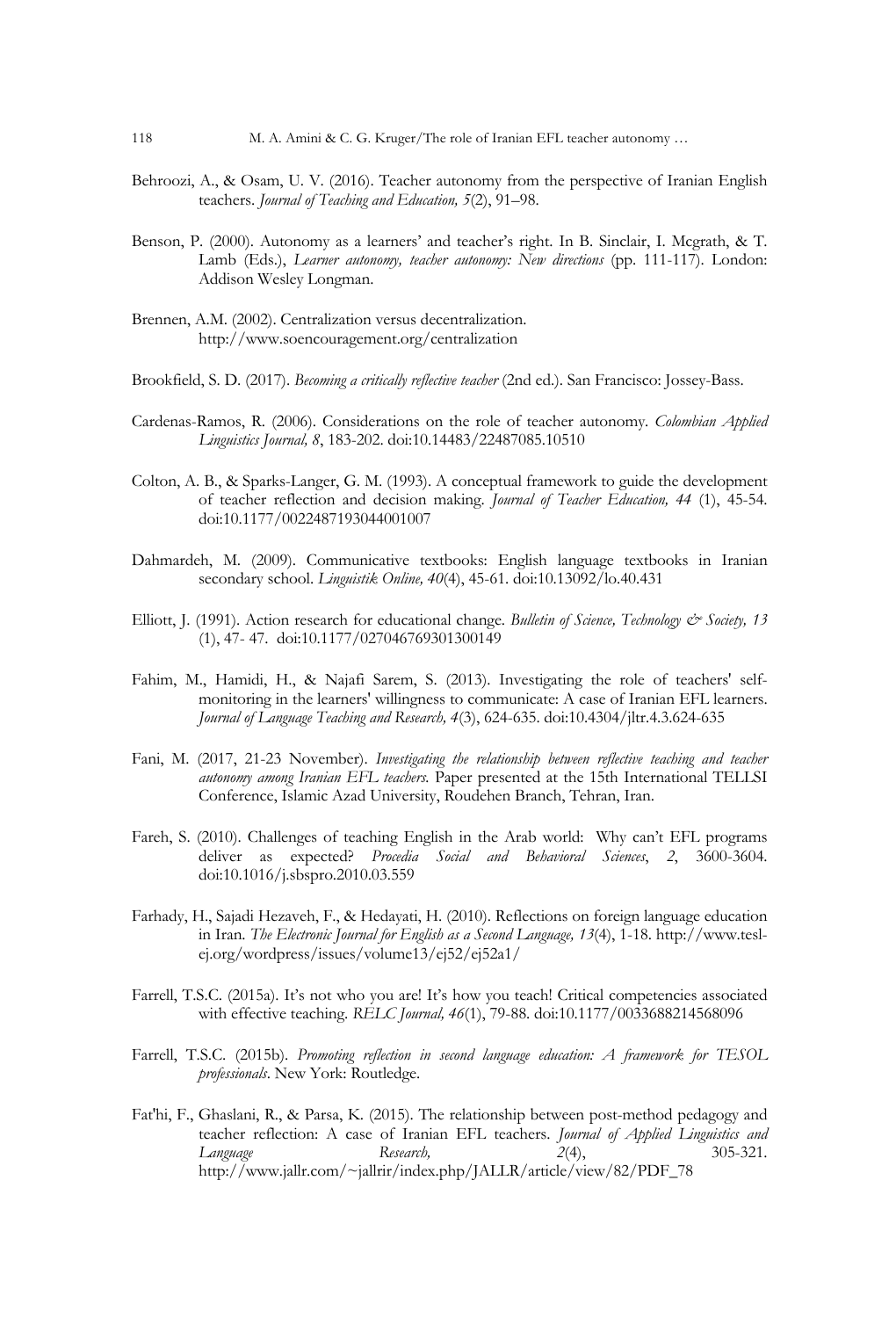- Fathi, J., & Hamidizadeh, R. (2018). Iranian EFL teachers' willingness to implement postmethod pedagogy: Development and validation of a questionnaire. *International Journal of Instruction, 12*(1), 165-180. doi:10.29333/iji.2019.12111a
- Freire, P. (1970, 1993). *Pedagogy of the oppressed* (M. Bergman Ramos, Trans. 30th Anniversary ed.). New York: The Continuum International Publishing Group Inc.
- Gholami, K., & Mehrmohammadi, M. (2014). Teacher researcher: An epistemic pedagogy for reconstructing teacher professional identity in Iran. In C. J. Craig & L. Orland-Barak (Eds.), *International Teacher Education: Promising Pedagogies,* (Part A), Vol: 22. (pp. 329-351). doi:10.1108/S1479-368720140000022020
- Ghonsooly, B., & Ghanizadeh, A. (2013). Self-efficacy and self-regulation and their relationship: a study of Iranian EFL teacher. *The Language Learning Journal, 41*(1), 68-84. doi:10.1080/09571736.2011.625096
- Gore, J. M., & Zeichner, K. M. (1991). Action research and reflective teaching in preservice teacher education. *Teaching and Teacher Education, 7*(2), 119-136.
- Griffith, R., Massey, D., & Atkinson, T. (2013). Examining the forces that guide teaching decisions. *Reading Horizons: A Journal of Literacy and Language Arts, 52*(4), 305-332. https://scholarworks.wmich.edu/reading\_horizons/vol52/iss4/2
- Guichon, N. (2009). Training future language teachers to develop online tutors' competence through reflective analysis. *ReCALL, 21*(2), 166-185. doi:10.1017/S0958344009000214
- Gusenbauer, M., & Haddaway, N. R. (2019). Which academic search systems are suitable for systematic reviews or meta-analyses? Evaluating retrieval qualities of Google Scholar, PubMed, and 26 other resources. *Research Synthesis Methods, 11*(2), 181-217. doi:10.1002/jrsm.1378
- Hacker, P., & Barkhuizen, G. (2008). Autonomous teachers, autonomous cognition: Developing personal theories through reflection in language teacher education. In T. Lamb & H. Reinders (Eds.), *Learner and teacher autonomy: Concepts, realities, and responses* (pp. 161-183). Amsterdam: John Benjamins Publishing Company.
- Han, L. (2017). The connotations of language teacher autonomy. *English Language Teaching, 10*(10), 134-139. doi:10.5539/elt.v10n10p134
- Hashemi Moghadam, H., Adel, S. M. R., Ghaniabadi, S., & Amirian, S. M. R. (2019). A Bourdieusian analysis of the educational field and professional identity of EFL teachers: A hermeneutic phenomenological analysis. *Qualitative Research Journal, 19*(2), 156-170. doi:10.1108/QRJ-12-2018-0002
- Hathorn, C., & Dillon, A. M. (2018). Action research as professional development: Its role in education reform in the United Arab Emirates. *Issues in Educational Research, 28*(1), 99- 199. http://www.iier.org.au/iier28/hathorn.pdf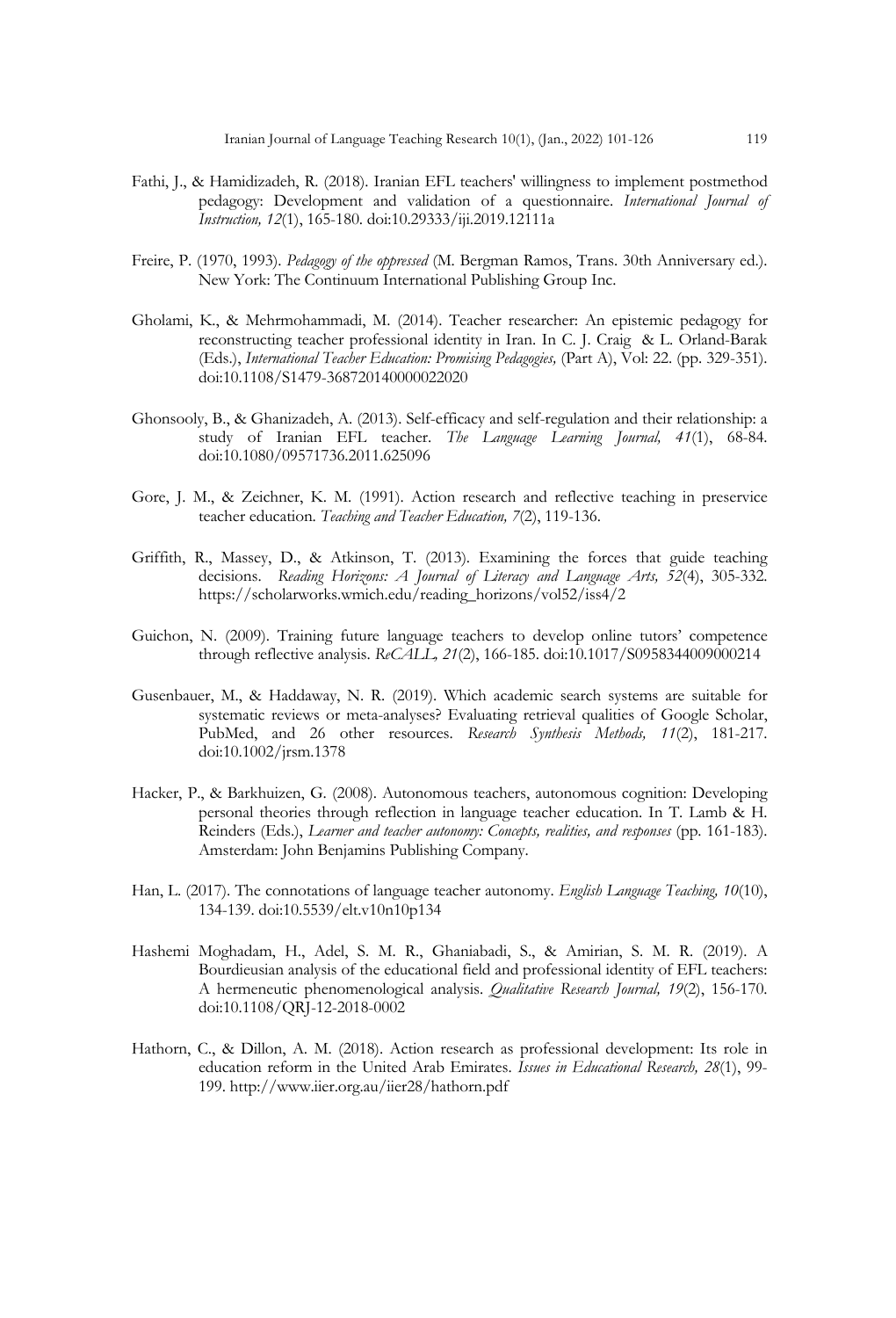- Herman, K. C., Hickmon-Rosa, J., & Reinke, W. M. (2018). Empirically derived profiles of teacher stress, burnout, self-efficacy, and coping and associated student outcomes. *Journal of Positive Behavior Interventions, 20*(2), 90 –100. doi:10.1177/1098
- Huang, J., & Benson, P. (2013). Autonomy, agency and identity in foreign and second language education. *Chinese Journal of Applied Linguistics, 36*(1), 7–28. doi:10.1515/cjal-2013-0002
- Ipek, H., Akçay, A., Bayindir Atay, S., Berber, G., Karalik, T., & Yilmaz, T. S. (2018). The relationship between occupational stress and teacher self-efficacy: A study with EFL instructors. *Anadolu Journal of Educational Sciences International, 8*(1), 126-150. doi:10.18039/ajesi.393945
- Javadi, F. (2014). On the relationship between teacher autonomy and feeling of burnout among Iranian EFL teachers. *Procedia - Social and Behavioral Sciences, 98*, 770 – 774. doi:10.1016/j.sbspro.2014.03.480
- Jeong, K. (2018). Developing EFL learners' communicative competence through multimediaassisted language learning. *Journal of Theoretical and Applied Information Technology, 96*(5), 1367-1376.
- Jofreh, M., Yasini, A., Faraji Dehsorkhi, H., & Hayat, A. (2013). The relationship between EFL teachers' quality of work life and job motivation. *Middle-East Journal of Scientific Research, 13*(3), 338-346. doi:10.5829/idosi.mejsr.2013.13.3.1748
- Kabi Rahnama, F., Mahdavi Zafarghandi, A., & Hassaskhah, J. (2013). Teachers' instructional behaviors and students' self-determination. *International Journal of Applied Linguistics*  $\mathcal{O}^*$ *English Literature, 2*(3), 100-111. doi:10.7575/aiac.ijalel.v.2n.3p.100
- Kafi, Z., & Motallebzadeh, K. (2016). Language teachers' aspects of identity and their professional behavior: Identity, behavior and professional change. *Modern Journal of Language Teaching Methods (MJLTM), 6*(2), 116-122. http://mjltm.org/article-1-61-en.pdf
- Karimi, M. N., & Mofidi, M. (2019). L2 teacher identity development: An activity theoretic perspective. *System, 81,* 122-134*.* doi:10.1016/j.system.2019.02.006
- Kelley, M. J. (2012, 4-5 December). *Autonomous learning and the transformation of teacher professional development.* Paper presented at the 4th International Conference on Teacher Professional Development, Universitas Negeti Jakarta, Indonesia.
- Kemmis, S. (2009). Action research as a practice-based practice. *Educational Action Research, 17*(3), 463-474. doi:10.1080/09650790903093284
- Kheirzadeh, S., & Sistani, N. (2018). The effect of reflective teaching on Iranian EFL students' achievement: The case of teaching experience and level of education. *Australian Journal of Teacher Education, 43*(2). doi:10.14221/ajte.2018v43n2.8
- Khezerlou, E. (2013). Teacher autonomy perceptions of Iranian and Turkish EFL teachers. *Journal of History Culture and Art Research- Special Issue: English Studies, 2*(2), 199-211. http://kutaksam.karabuk.edu.tr/index.php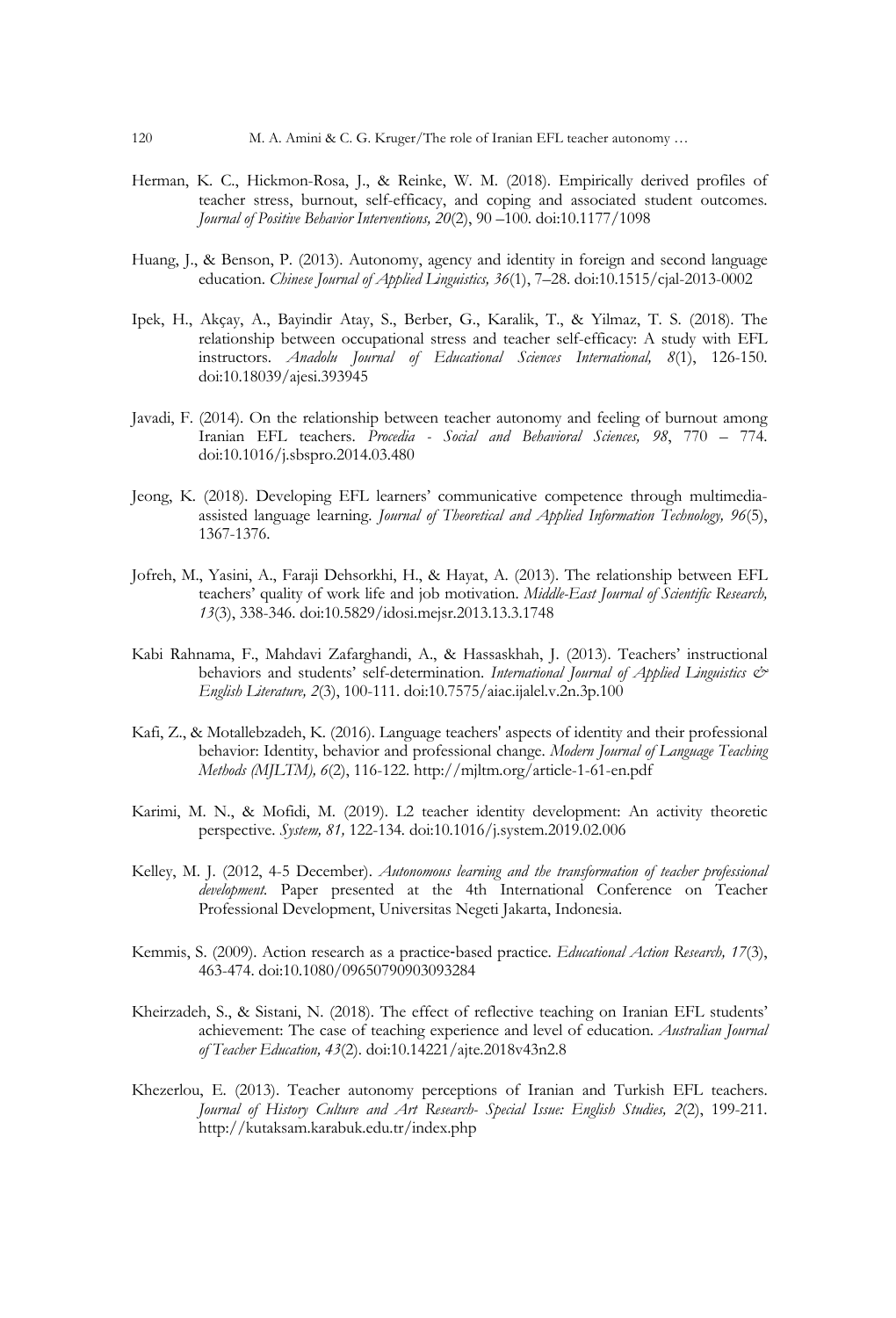- Khodabakhshzadeh, H., Arabi, M., & Samadi, F. (2018). The relationship between English foreign language teachers' willingness with post-method pedagogy and their teaching effectiveness. *International Journal of Instruction, 11*(2), 425-436. doi:10.12973/iji.2018.11229a
- Kiely, R. (2005). A transformative learning model for service-learning: A longitudinal case study. *Michigan Journal of Community Service Learning*(Fall), *12*, 5-22. https://files.eric.ed.gov/fulltext/EJ848477.pdf
- Kiely, R., & Davis, M. (2010). From transmission to transformation: Teacher learning in English for speakers of other languages. *Language Teaching Research, 14*(3), 277–295. doi:10.1177/1362168810365241
- Knowles, M. (1975). *Self-directed learning: A guide for learners and teachers*, New York: Association Press.
- Kolleck, N. (2019, 2019-October-24). Motivational aspects of teacher collaboration [Systematic Review]. *Frontiers in Education*, 4(122). doi:10.3389/feduc.2019.00122
- Kumaravadivelu, B. (1994). The postmethod condition: (E)merging strategies for second/foreign language teaching. *TESOL Quarterly, 28* (1), 27-47. doi:10.2307/3587197
- Kumaravadivelu, B. (2001). Toward a postmethod pedagogy. *TESOL Quarterly 35 (4)*, 537-560. (Winter). doi:10.2307/3588427
- Lamb, T. (2008). Learner autonomy and teacher autonomy: Synthesizing an agenda. In T. Lamb & H. Reinders (Eds.), *Learner and teacher autonomy: Concepts, realities, and response,* (pp. 269- 284). Amsterdam/Philadelphia: John Benjamins Publishing Company.
- Lampert, M. (2010). Learning teaching in, from, and for practice: What do we mean? *Journal of Teacher Education*, *61*(1-2), 21-34. doi:10.1177/0022487109347321
- Leitch, R., & Day, C. (2000). Action research and reflective practice: Towards a holistic view. *Educational Action Research, 8*(1), 179-193. doi:10.1080/09650790000200108
- Little, D. (1995). Learning as dialogue: The dependence of learner autonomy on teacher autonomy. *System, 23*(2), 175–182. doi:10.1016/0346-251X(95)00006-6
- Lopes, J. B., & Cunha, A. E. (2017). Self-directed professional development to improve effective teaching: Key points for a model. *Teaching and Teacher Education*, *68*, 262-274. doi:10.1016/j.tate.2017.09.009
- Louws, M., Meirink, J., Veen, K., & Driel, J. (2017). Teachers' self-directed learning and teaching experience: What, how, and why teachers want to learn. *Teaching and Teacher Education, 66*, 171-183. doi:10.1016/j.tate.2017.04.004
- Lundström, U. (2015). Teacher autonomy in the era of New Public Management. *Nordic Journal of Studies in Educational Policy, 2(28144),* 73-85. doi:10.3402/nstep.v1.28144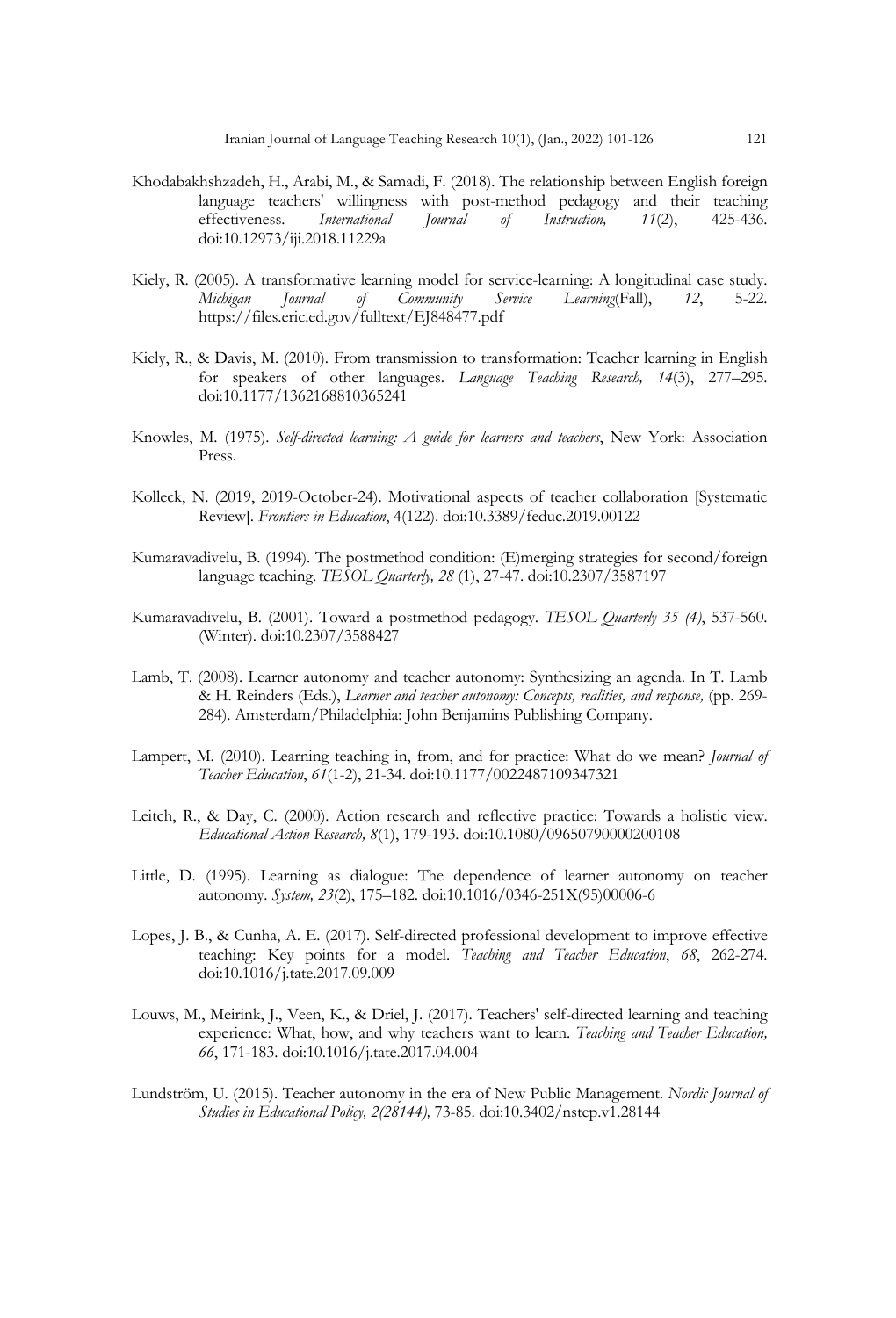- Mallett, R., Hagen-Zanker, J., Slater, R., & Duvendack, M. (2012). The benefits and challenges of using systematic reviews in international development research. *Journal of Development Effectiveness, 4*(3), 445-455. doi:10.1080/19439342.2012.711342
- Masoumpanah, Z., & Zarei, G. R. (2014). EIL, Iranian teachers' professional identity and perception of professional competence. *Procedia - Social and Behavioral Sciences, 98*, 1100- 1109. doi:10.1016/J.SBSPRO.2014.03.522
- Mazdayasna, G., & Molaei, G. A. (2015). Needs analysis for General English courses: A model for setting priorities. In C. Kennedy (Ed.), *English language teaching in the Islamic Republic of Iran: Innovations, trends and challenge* (pp. 49-56). https://www.teachingenglish.org.uk/sites/teacheng/files/pub
- McIntyre, D. (1933). Theory, theorizing and reflection in initial teacher education. In Calderhead, J. & Gates, P. (Eds.), *Conceptualizing reflection in teacher development* (pp. 39-52), London: Falmer Press.
- Mehrani, M. B. (2017). A narrative study of Iranian EFL teachers' experiences of doing action research. *Iranian Journal of Language Teaching Research, 5*(1), 93-112. http://www.urmia.ac.ir/ijltr
- Mello, H., Dutra, D. P., & Jorge, M. (2008). Action research as a tool for teacher autonomy. *DELTA: Documentação de Estudos em Lingüística Teórica e Aplicada, 24* (3), 512-528. http://www.scielo.br/scielo.php?script=sci\_arttext&pid=S0102- 44502008000300007&nrm=iso
- Mezirow, J. (1990). How critical reflection triggers transformative learning. In J. Mezirow & Associates. (Eds.), *Fostering critical reflection in adulthood - A guide to transformative and emancipatory learning* (pp. 1-20). San Francisko: Jossey-Bass Inc. Publishers.
- Mezirow, J. (1998). On critical reflection. *Adult Learning Quarterly, 48*(3), 185-198. doi:10.1177/074171369804800305
- Mezirow, J. (Ed.) (2009). *Transformative learning theory*. San Francisco: Jossey Bass.
- Mirzaee, A., & Aliakbari, M. (2017). "They now respect me and send me to the best schools!": Identity construction of an Iranian EFL teacher. *Critical Inquiry in Language Studies*, *15* (1), 21-42. doi:10.1080/15427587.2017.1327794
- Moher, D., Liberati, A., Tetzlaff, J., & Altman, D. G. (2009). Preferred reporting items for systematic reviews and meta-analyses: The PRISMA statement. *PLOS Medicine 6*(7). doi: 10.137/journal.pmed1000097
- Moomaw, W. (2005). *Teacher-perceived autonomy: A construct validation of the teacher autonomy scale.* (DEd thesis, The University of West Florida, Florida, USA.
- Moslemi, N., & Habibi, P. (2019). The relationship among Iranian EFL teachers' professional identity, self-efficacy and critical thinking skills. *HOW Journal, 26*(1), 107-128. doi:10.19183/how.26.1.483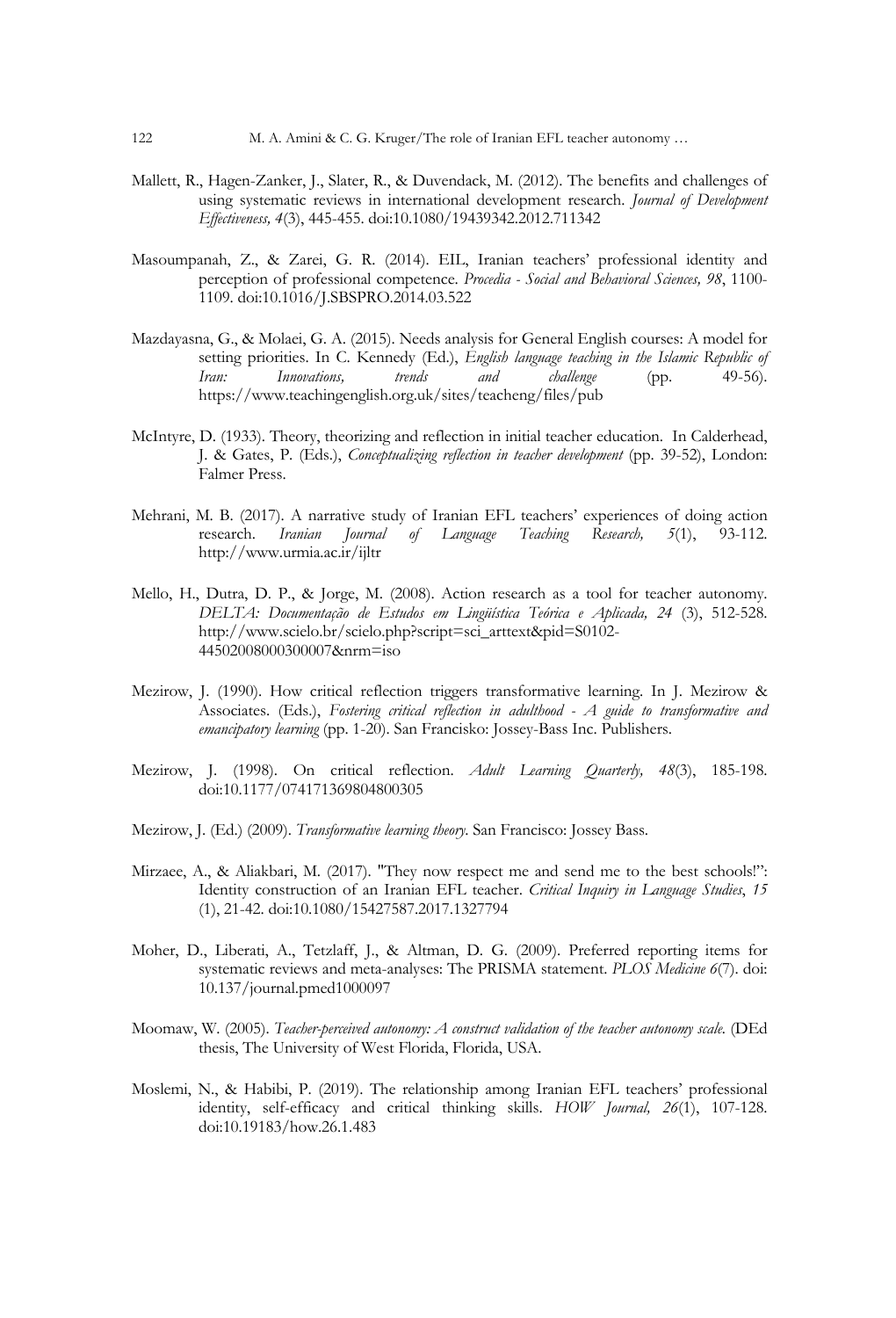- Motallebzadeh, K., Garmabi, H., & Fayendari, M. B. (2018). Investigating the relationship between Iranian EFL teachers' conformity to postmethod principles and their academic success. International Journal of Applied Linguistics & English Literature, 7(1), 49-55. doi:10.7575/aiac.ijalel.v.7n.1p.49
- Motallebzadeh, K., & Kazemi, B. (2018). The relationship between EFL teachers' professional identity and their self-esteem. *Cogent Education, 5*(1), 1-9. doi:10.1080/2331186X.2018.1443374
- Noffke, S., & Somekh, B. (2009). Action Research. In S. Noffke & B. Somekh (Eds.), *The handbook of education action research: Part 3: Researching for impact* (pp. 89-96). London: Sage.
- Noormohammadi, S. (2014). Teacher reflection and its relation to teacher efficacy and autonomy. *Procedia - Social and Behavioral Sciences, 98*, 1380 – 1389. https://core.ac.uk/download/pdf/82695243.pdf
- Nunan, D., & Lamb, C. (1996). *The self-directed teacher: Managing the learning process*. Cambridge: Cambridge University Press.
- OECD (2016). PISA 2015 results: Policies and practices for successful schools. Volume 2. OECD Publishing. doi:10.1787/9789264267510-en
- Oyseman, D., Elmore, K., & Smith, G. (2012). Self, self-concept, and identity. In M. R. Leary & Tangney, J. P. (Eds.), *Handbook of self and identity* (pp. 69-104). New York: The Guilford Press.
- Oyserman, D., & Markus, H. R. (1998). Self as social representation. In S. U. Flick (Ed.), *The psychology of the social* (pp. 107-125). New York: Cambridge University Press.
- Parker, G. (2015). Teachers' autonomy. *Research in Education*, 93(1), 19-33. doi:10.7227%2FRIE.0008
- Pearson, D. C., & Moomaw, W. (2005). The relationship between teacher autonomy and stress, work satisfaction, empowerment and professionalism. *Educational Research Quarterly, 29*  (1), 38-54.
- Rahimi, A., & Riyasati, M. J. (2015). The relationship between teacher autonomy and teacher efficacy. *Modern Journal of Language Teaching Methods (MJLTM), 4*(5), 618-623.
- Rahimi, M., & Alavi, J. (2017). The role of teaching experience in language teachers' perceptions of a top-down curriculum change. *The Curriculum Journal, 28*(4), 479–503. doi:10.1080/09585176.2017.1344134
- Rahimi, M., & Soryani, M. (2014). The relationship between EFL teachers' critical thinking skills and vocabulary learning strategy instruction across gender. *International Journal of Applied Linguistics & English Literature,3*(1), 107-114. doi:10.7575/aiac.ijalel.v.3n.1p.107
- Rahimi, M., & Weisi, H. (2018a). The impact of research practice on professional teaching practice: Exploring EFL teachers' perception. *Cogent Education, 5*(1), 1-15. doi:10.1080/2331186X.2018.1480340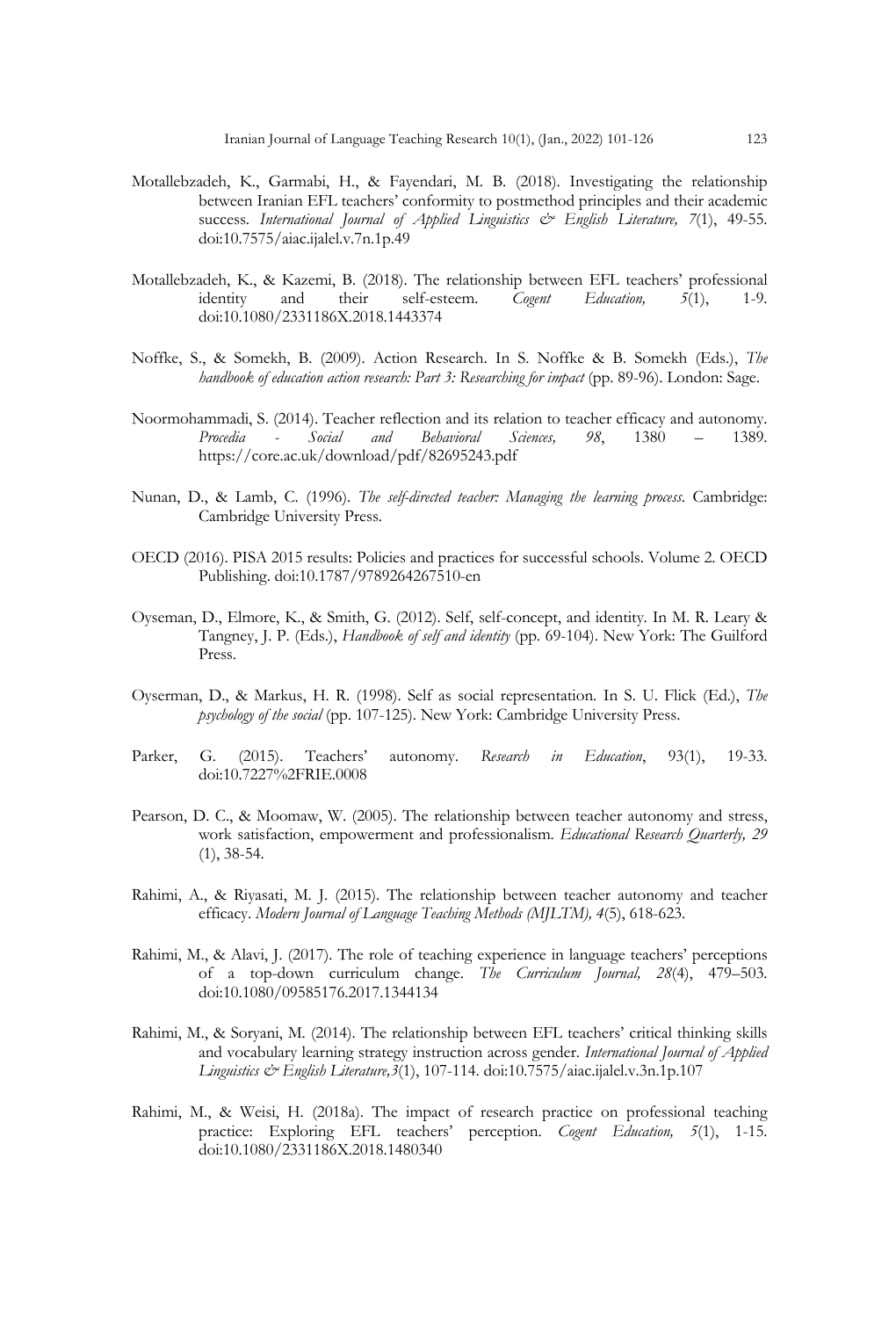- Rahimi, M., & Weisi, H. (2018b). Reflective practice, self-efficacy and research practice of EFL teachers: Examining possible relationships. *Issues in Educational Research, 28*(3), 756–780.
- Ravandpour, A. (2019). The relationship between EFL teachers' continuing professional development and their self-efficacy: A structural equation modeling approach. *Cogent Psychology, 6*, 1-13. doi:10.1080/23311908.2019.1568068
- Rufo, D. (2014). Breaking internalized teacher scripts: From traditional habits of mind to a creative mindset. *Visual Inquiry: Learning & Teaching Art, 3*(3), 391–404. doi:10.1386/vi.3.3.391\_1
- Ryan, G. (2010), Guidance notes on planning a systematic review, 6 August 2020. *James Hardiman Library*. http://www.library.nuigalway.ie/media/jameshardimanlibrary/content/documents/su pport/Guidance-on-planning-a-systematic-review.pdf
- Sadeghi, K., & Richards, J. C. (2015). Teaching spoken English in Iran's private language schools: Issues and options. *English Teaching: Practice & Critique, 14*(2), 210-234. doi:10.1108/ETPC-03-2015-0019
- Sadeghi, K., & Ghaderi, F. (2018). EFL education in Iran. *The TESOL encyclopedia of English language teaching*. doi:10.1002/9781118784235.eelt0935
- Safari, P. (2017). Proletarianization of English language teaching: Iranian EFL teachers and their alternative role as transformative intellectuals. *Policy Futures in Education, 15*(1), 74–99. doi:10.1177/1478210316681203
- Sahito, Z., & Vaisanen, P. (2020). A literature review on teachers' job satisfaction in developing countries: Recommendations and solutions for the enhancement of the job. *Review of Education, 8(1),* 3-34. doi:10.1002/rev3.3159
- Sahragard, R., & Rasti, A. (2017). Making sense of EFL teacher agency: Insights from an Iran case study. *Journal of English Language Teaching and Learning, 9* (19), 145-168. https://elt.tabrizu.ac.ir/article\_6260.html
- Sangani, H. R., & Stelma, J. (2012). Reflective practice in developing world contexts: A general review of literature and a specific consideration of an Iranian experience. *Professional Development in Education, 38*(1), 113-129. doi:10.1080/19415257.2011.587526
- Sharma, V. (2018). Influence factors in students' motivation for communicative competence in English: A case study in Saudi Arabia. *Journal of Literature, Languages and Linguistics, 50*(37). https://iiste.org/Journals/index.php/JLLL/article/view/45080
- Shirazizadeh, M., Karimpour, M., & Heidari-Shahreza, M. A. (2019). An investigation of the relationships among EFL teachers' perfectionism, reflection and burnout. *Cogent Education, 6*(1), 1-13. doi:10.1080/2331186X.2019.1667708
- Sinclair, B. (2008). Multiple voices: Negotiating pathways towards teacher and learner autonomy. In T. Lamb & H. Reinders (Eds.), *Learner and teacher autonomy: Concepts, realities, and responses* (pp. 237-266). Amsterdam: John Benjamins Publishing Company.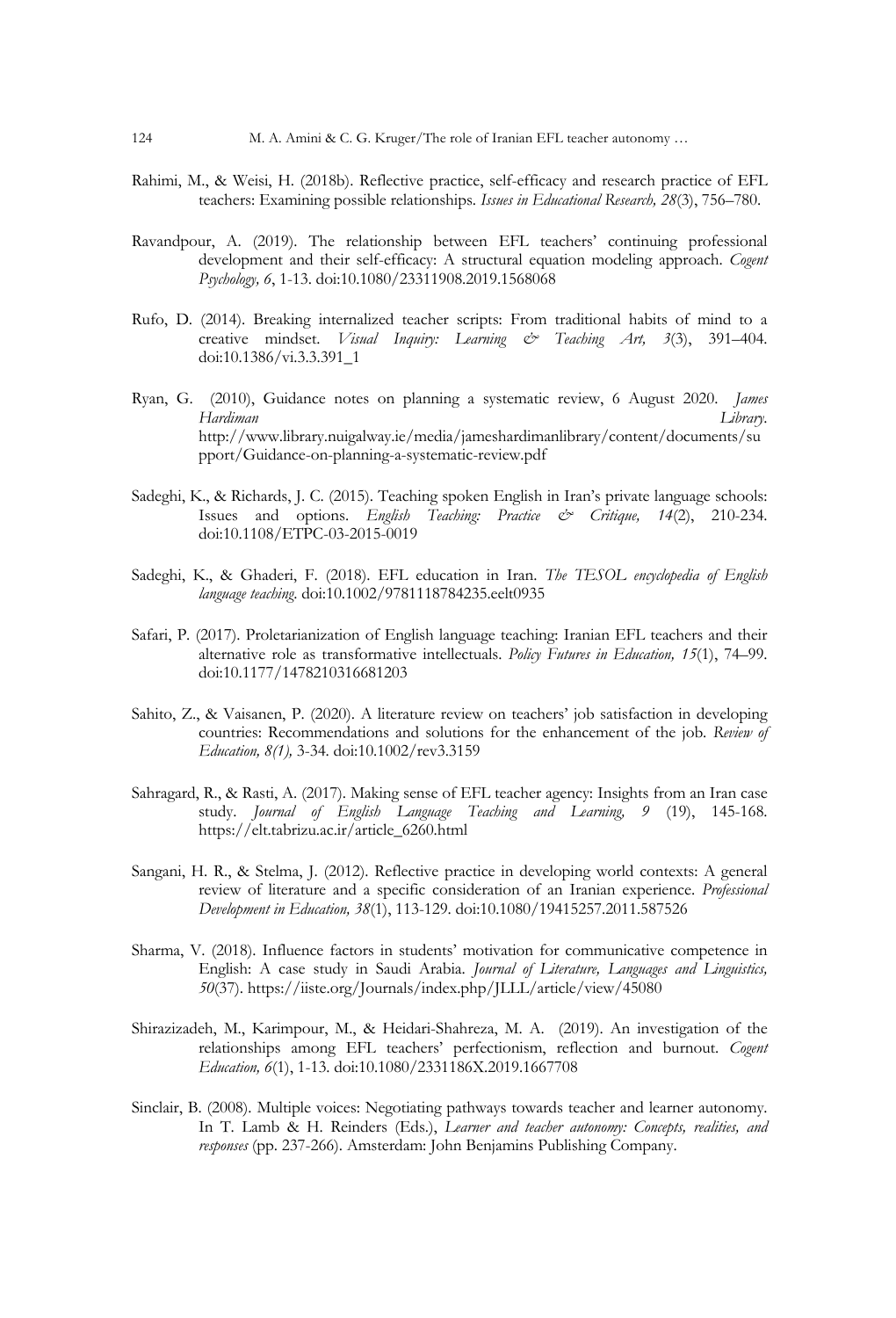- Skaalvik, E. M., & Skaalvik, S. (2014). Teacher self-efficacy and perceived autonomy: Relations with teacher engagement, job satisfaction, and emotional exhaustion. *Psychological Reports, 114*(1), 68-77. doi:10.2466/14.02.PR0.114k14w0
- Slavit, D., & McDuffie, A. R. (2013). Self-directed teacher learning in collaborative contexts. *School Science and Mathematics, 113*(2), 94-105. doi:10.1111/ssm.12001
- Smith, R., & Erdoğan, S. (2008). Teacher-learner autonomy: Programme goals and studentteacher constructs. In T. Lamb & H. Reinders (Eds.), *Learner and Teacher Autonomy: Concepts, realities, and response* (pp. 83-103): John Benjamins Publishing Company.
- Smith, R. C. (2000). Starting with ourselves: Teacher-learner autonomy in language learning. In B. Sinclair, I. McGrath, & T. Lamb (Eds.), *Learner autonomy, teacher autonomy: Future directions* (pp. 89-99). London: Longman.
- Soodmand Afshar, H., & Farahani, M. (2018). Inhibitors to EFL teachers' reflective teaching and EFL learners' reflective thinking and the role of teaching experience and academic degree in reflection perception. *Reflective Practice, 19*(1), 46-67. doi:10.1080/14623943.2017.1351353
- Stakanova, E. (2018). Breaking down barriers to effective EFL communication: A look at sensemaking techniques. *International Journal of Cognitive Research in Science, Engineering and Education (IJCRSEE)*, *6*(3), 29-34. doi:10.5937/ijcrsee1803029S
- Toropova, A., Johansson, S., & Myrberg, E. (2019). The role of teacher characteristics for student achievement in mathematics and student perceptions of instructional quality. *Education Inquiry, 10*(4), 275-299. doi:10.1080/20004508.2019.1591844
- Toropova, A., Myrberg, E., & Johansson, S. (2021). Teacher job satisfaction: The importance of school working conditions and teacher characteristics. *Educational Review, 73(1),* 71-97. doi:10.1080/00131911.2019.1705247
- Tabatabaee Yazdi, M., Motallebzadeh, K., Ashraf, H., & Baghaei, P. (2017). A latent variable analysis of continuing professional development constructs using PLS-SEM modelling. *Cogent Education, 4*, 1-15. doi:10.1080/2331186X.2017.1355610
- Tahirsylaj, A. (2019). Teacher autonomy and responsibility variation and association with student performance in Didaktik and curriculum traditions. *Journal of Curriculum Studies, 51*(2), 162-184. doi:10.1080/00220272.2018.1535667
- Tajeddin, Z., Alemi, M., & Yasaei, H. (2018). Classroom assessment literacy for speaking: Exploring novice and experienced English language teachers' knowledge and practice. *Iranian Journal of Language Teaching Research, 6*(3), 57-77. http://ijltr.urmia.ac.ir
- Tajjedin, Z., & Adeh, A. (2016). Native and non-native English teachers' perceptions of their professional identity: Convergent or divergent? *Iranian Journal of Language Teaching Research, 4*(3), 37-54.